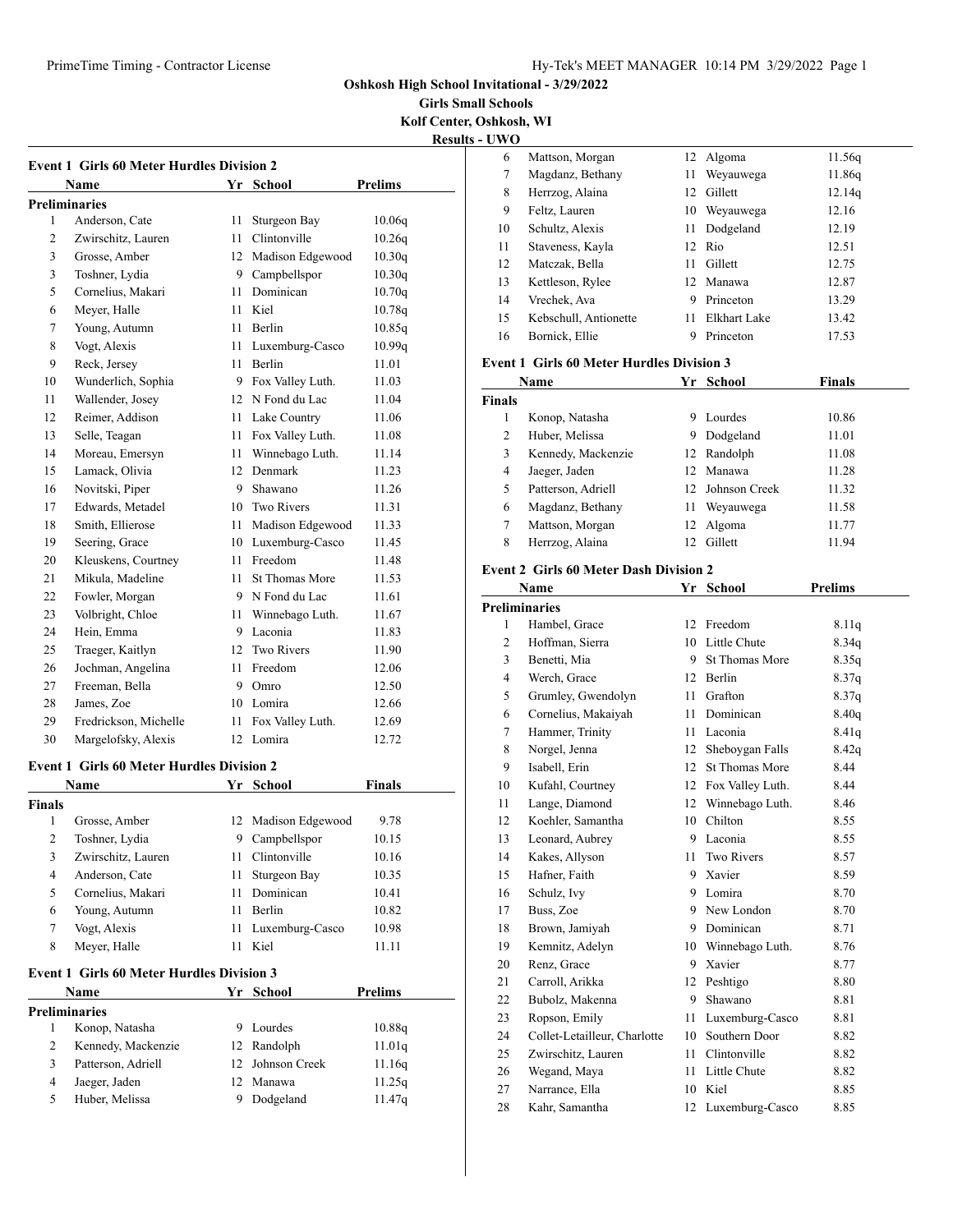**Girls Small Schools Kolf Center, Oshkosh, WI**

**Results - UWO**

|                |                                               |      |                                          |                | n |
|----------------|-----------------------------------------------|------|------------------------------------------|----------------|---|
|                | <b>Preliminaries </b>                         |      | (Event 2 Girls 60 Meter Dash Division 2) |                |   |
|                | Name                                          |      | Yr School                                | Prelims        |   |
| 29             | Bloodsaw, Claudia                             | 10   | Madison Edgewood                         | 8.86           |   |
| 30             | Drake, Laura                                  |      | 10 Madison Edgewood                      | 8.86           |   |
| 31             | Hazaert, Bailey                               |      | 11 Denmark                               | 8.90           |   |
| 32             | Tarkowski, Ella                               | 9.   | Sturgeon Bay                             | 8.92           |   |
| 33             | Kloetzke, Lakely                              | 11   | Laconia                                  | 8.93           |   |
| 33             | McGee, Keona                                  |      | 10 Dominican                             | 8.93           |   |
| 35             | Jankowski, Alyssa                             | 11   | Fox Valley Luth.                         | 8.93           |   |
| 36             | Johansen, Hannah                              | 9    | <b>St Thomas More</b>                    | 8.94           |   |
| 37             | Anhalt, Amber                                 |      | 10 Chilton                               | 8.94           |   |
| 38             | Menzel. Helina                                |      | 11 Lake Country                          | 8.96           |   |
| 39             | Schauer, Erin                                 |      | 9 Madison Edgewood                       | 8.98           |   |
| 40             | Treml, Lydia                                  |      | 10 Denmark                               | 8.99           |   |
| 41             | Madison, Cecelia                              | 11 - | Seymour                                  | 9.08           |   |
| 42             | Andropolis, Tiviana                           | 9    | Sturgeon Bay                             | 9.09           |   |
| 43             | Cady, Maddy                                   |      | 12 Two Rivers                            | 9.10           |   |
| 44             | Brandenburg, Taylor                           | 9.   | Brillion                                 | 9.18           |   |
| 45             | Holz, Kara                                    |      | 10 Omro                                  | 9.18           |   |
| 46             | Dickman, Megan                                | 9    | Campbellspor                             | 9.19           |   |
| 47             | Lemke, Tori                                   | 10   | Seymour                                  | 9.20           |   |
| 48             | Pershing, Delaney                             |      | 10 Chilton                               | 9.22           |   |
| 49             | Brazgel, Katie                                |      | 10 Lake Country                          | 9.28           |   |
| 50             | Fish, Kenzie                                  |      | 12 Sturgeon Bay                          | 9.31           |   |
| 51             | Guardado, Aleida                              |      | 10 N Fond du Lac                         | 9.34           |   |
| 52             | McAuly, Krystal                               |      | 9 Denmark                                | 9.39           |   |
| 53             | Watry-smoody, Hannah                          |      | 12 N Fond du Lac                         | 9.97           |   |
| 54             | Kohn, Kieara                                  |      | 9 Campbellspor                           | 9.98           |   |
| 55             | Huth, Jenna                                   |      | 12 Omro                                  | 10.06          |   |
| 56             | Kuusisto, Riley                               |      | 9 Brillion                               | 10.31          |   |
| 57             | Anderson, Faith                               | 10   | Omro                                     | 10.57          |   |
| 58             | Schulz, Liv                                   | 11   | Lomira                                   | 10.76          |   |
|                |                                               |      |                                          |                |   |
|                | <b>Event 2 Girls 60 Meter Dash Division 2</b> |      |                                          |                |   |
|                | Name                                          | Yr   | School                                   | <b>Finals</b>  |   |
| <b>Finals</b>  |                                               |      |                                          |                |   |
| 1              | Hambel, Grace                                 | 12   | Freedom                                  | 8.01           |   |
| $\overline{c}$ | Benetti, Mia                                  | 9    | <b>St Thomas More</b>                    | 8.21           |   |
| 3              | Grumley, Gwendolyn                            | 11   | Grafton                                  | 8.24           |   |
| 4              | Hoffman, Sierra                               | 10   | Little Chute                             | 8.28           |   |
| 5              | Werch, Grace                                  | 12   | Berlin                                   | 8.32           |   |
| 6              | Cornelius, Makaiyah                           | 11   | Dominican                                | 8.36           |   |
| 7              | Hammer, Trinity                               | 11   | Laconia                                  | 8.48           |   |
| 8              | Norgel, Jenna                                 | 12   | Sheboygan Falls                          | 8.58           |   |
|                |                                               |      |                                          |                |   |
|                | <b>Event 2 Girls 60 Meter Dash Division 3</b> |      |                                          |                |   |
|                | Name                                          |      | Yr School                                | <b>Prelims</b> |   |
|                | <b>Preliminaries</b>                          |      |                                          |                |   |
| 1              | Firari, Miranda                               | 12   | Dodgeland                                | 8.14q          |   |
| 2              | Havlik, Mackenzie                             | 12   | Lourdes                                  | 8.55q          |   |
| 3              | Hedtke, Lexi                                  | 11   | Manawa                                   | 8.56q          |   |
| 4              | Nielsen, Olivia                               | 11   | Lourdes                                  | 8.57q          |   |
| 5              | Mattson, Morgan                               | 12   | Algoma                                   | 8.60q          |   |
| 6              | Vaughan, Casey                                | 10   | Pacelli                                  | 8.60q          |   |
| 7              | Duessler, Kylee                               | 10   | Sevastopol                               | 8.75q          |   |
|                |                                               |      |                                          |                |   |

| 8  | Hakes, Lily          | 11 | Suring         | 8.80q |
|----|----------------------|----|----------------|-------|
| 9  | Meyers, Sarah        | 11 | Pacelli        | 8.82  |
| 10 | Fabisiak, Shea       | 10 | Auburndale     | 8.88  |
| 11 | Strizel, Ashley      | 11 | Pacelli        | 8.88  |
| 12 | Krueger, Daisy       | 10 | Manawa         | 8.89  |
| 13 | Patterson, Brooklyn  | 11 | Johnson Creek  | 8.89  |
| 14 | Farkas, Ryleigh      | 10 | Weyauwega      | 8.91  |
| 15 | Stone, Maiya         | 10 | Rio            | 8.92  |
| 16 | Stibb, Shawna        | 12 | Princeton      | 8.95  |
| 17 | Pufahl, Aubry        | 10 | Horicon        | 9.05  |
| 18 | Taylor, Lillie       | 10 | Suring         | 9.11  |
| 19 | Clumpner, Joslynn    | 9  | Weyauwega      | 9.19  |
| 20 | Gove, Ava            | 10 | Randolph       | 9.25  |
| 21 | Wessel, Aria         | 9  | Living Word    | 9.26  |
| 22 | Krewald, Brenna      | 10 | Living Word    | 9.55  |
| 23 | Arthur, Sydney       | 12 | Rio            | 9.56  |
| 24 | Roloff, Zheta        | 10 | Horicon        | 9.73  |
| 25 | Nelsen, Genevieve    | 9  | Auburndale     | 9.76  |
| 26 | Fischer, Karli       | 9  | Lena/St Thomas | 9.76  |
| 27 | Vandervest, Juilia   | 12 | Algoma         | 9.77  |
| 28 | Mlodik, Mariah       | 10 | Rosholt        | 9.82  |
| 29 | Gripentrog, Alyvia   | 9  | Horicon        | 9.99  |
| 30 | Voight, Aly          | 12 | Princeton      | 10.08 |
| 31 | Roblero, Lisbeth     | 9  | Gillett        | 10.63 |
| 32 | Salva, Lucia         | 9  | Gillett        | 11.02 |
| 33 | Gomez Perez, Sherlyn | 10 | Randolph       | 11.07 |
| 34 | Lowe, Elizabeth      | 12 | Rosholt        | 12.87 |
|    |                      |    |                |       |

#### **Event 2 Girls 60 Meter Dash Division 3**

|                | Name              | Yr | School       | Finals |  |
|----------------|-------------------|----|--------------|--------|--|
| Finals         |                   |    |              |        |  |
| 1              | Firari, Miranda   |    | 12 Dodgeland | 8.10   |  |
| 2              | Vaughan, Casey    | 10 | Pacelli      | 8.51   |  |
| 3              | Nielsen, Olivia   | 11 | Lourdes      | 8.54   |  |
| $\overline{4}$ | Hedtke, Lexi      | 11 | Manawa       | 8.61   |  |
| 5              | Havlik, Mackenzie |    | 12 Lourdes   | 8.66   |  |
| 6              | Mattson, Morgan   |    | 12 Algoma    | 8.81   |  |
| 7              | Hakes, Lily       | 11 | Suring       | 8.84   |  |
| 8              | Duessler, Kylee   | 10 | Sevastopol   | 8.85   |  |
|                |                   |    |              |        |  |

## **Event 3 Girls 4x800 Meter Relay Division 2**

| <b>Team</b>   |                       | Relav                | <b>Finals</b>           |  |
|---------------|-----------------------|----------------------|-------------------------|--|
| <b>Finals</b> |                       |                      |                         |  |
| 1             | Kiel                  |                      | 10:33.89                |  |
|               | 1) Aprill, Jocelyn 12 |                      | 2) Isselmann, Reagan 11 |  |
|               | 3) Kravick, Cailee 11 | 4) Watson, Zoe 11    |                         |  |
| 2             | Grafton               |                      | 11:09.00                |  |
|               | 1) Gehrke, Josie 10   | 2) Bryhan, Keira 10  |                         |  |
|               | 3) Durst, Josstyn 9   | 4) Wille, Maddy 12   |                         |  |
| 3             | Fox Valley Lutheran   |                      | 11:14.64                |  |
|               | 1) Tollerud, Ani 12   |                      | 2) Woelfel, Meghan 12   |  |
|               | 3) Lang, Devyn 11     | 4) Gordee, Alexa 11  |                         |  |
| 4             | <b>Berlin</b>         |                      | 11:19.23                |  |
|               | 1) Mccarthy, Anna 11  |                      | 2) Kurczek, Anna 11     |  |
|               | 3) Hartzke, Caliber 9 | 4) Kurczek, Callie 9 |                         |  |
|               |                       |                      |                         |  |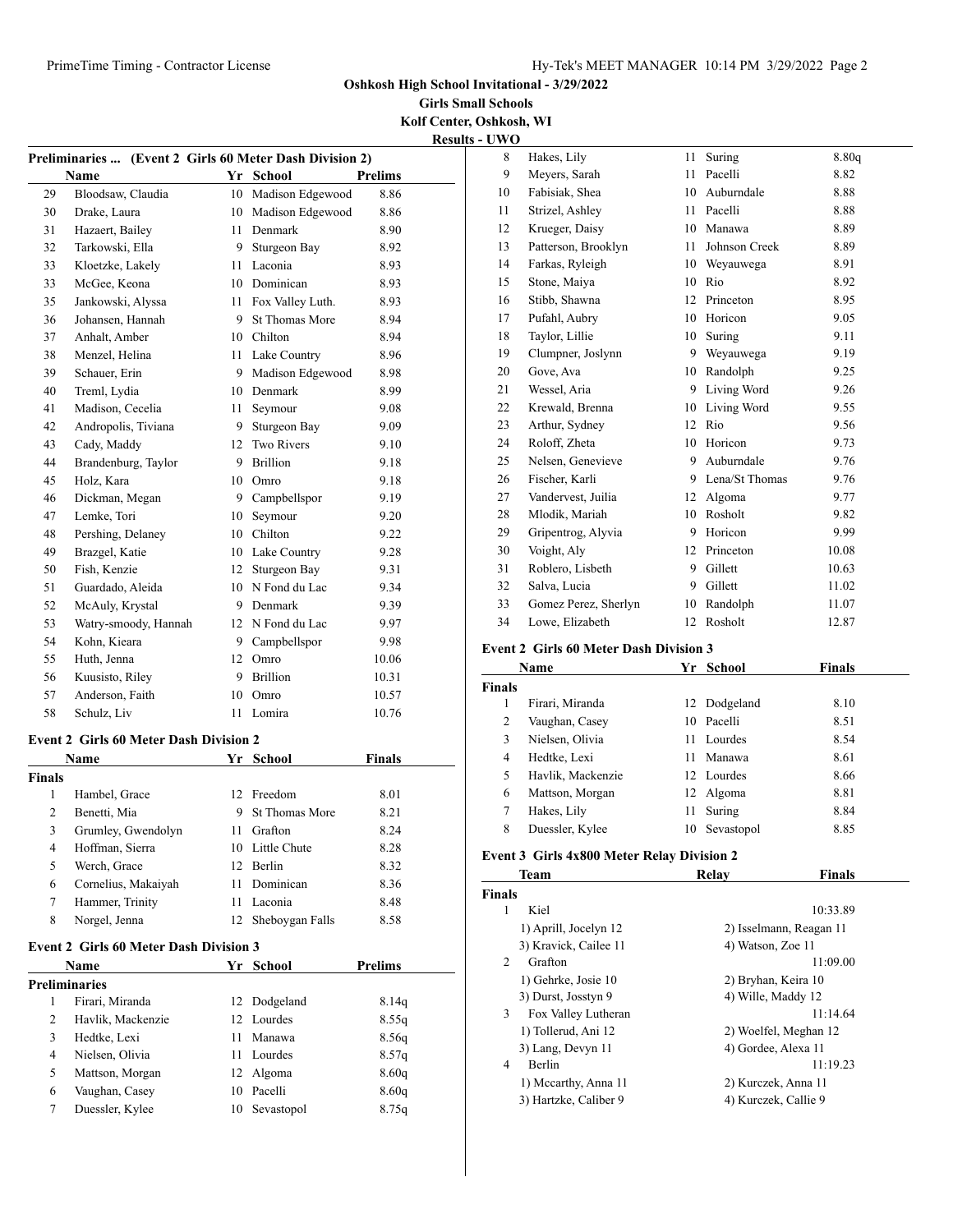**Girls Small Schools Kolf Center, Oshkosh, WI**

**Results - UWO**

| Finals  (Event 3 Girls 4x800 Meter Relay Division 2) |                          |              |                          |
|------------------------------------------------------|--------------------------|--------------|--------------------------|
|                                                      | <b>Team</b>              | <b>Relay</b> | <b>Finals</b>            |
| 5                                                    | New London               |              | 11:26.08                 |
|                                                      | 1) Johnston, Jane 11     |              | 2) Schultz, Rianna 10    |
|                                                      | 3) Abba, Elsie 10        |              | 4) Dreas, Anna 11        |
| 6                                                    | Madison Edgewood         |              | 11:27.05                 |
|                                                      | 1) Cataldo, Elise 10     |              | 2) Cabada, Sofia 10      |
|                                                      | 3) Urzagaste, Bella 10   |              | 4) Poehling, Hannah 11   |
| 7                                                    | Freedom                  |              | 11:27.41                 |
|                                                      | 1) Martzahl, Gracie 9    |              | 2) Vosters, Sami 9       |
|                                                      | 3) Nason, Anna 11        |              | 4) DeWitt, Leigh 10      |
| 8                                                    | N Fond du Lac            |              | 11:31.88                 |
|                                                      | 1) Pelot, Megan 11       |              | 2) Maravilla, Emma 12    |
|                                                      | 3) Heidl, Lilly 10       |              | 4) Fowler, Morgan 9      |
| 9                                                    | Luxemburg-Casco          |              | 11:34.26                 |
|                                                      | 1) Bevins, Madilyn 11    |              | 2) Delebreau, Alyssa 12  |
|                                                      | 3) Rank, Elizabeth 10    |              | 4) Vandermause, Megan 12 |
| 10                                                   | <b>Two Rivers</b>        |              | 11:38.79                 |
|                                                      | 1) Stanley, Olivia 11    |              | 2) Green, Jenna 11       |
|                                                      | 3) Kulpa, Breanne 9      |              | 4) Groothoff, Ashley 9   |
| 11                                                   | Peshtigo                 |              | 11:53.35                 |
|                                                      | 1) Pesch, Holly 9        |              | 2) Mayhew, Mary 10       |
|                                                      | 3) Archambault, Alaina 9 |              | 4) Sabel, Riley 10       |
| 12                                                   | Sheboygan Falls          |              | 11:59.44                 |
|                                                      | 1) Rautmann, Madelyn 10  |              | 2) Guttmann, Megan 10    |
|                                                      | 3) Farnum, Lena 11       |              | 4) Miota, Rebecca 9      |
| 13                                                   | <b>Brillion</b>          |              | 12:23.29                 |
|                                                      | 1) Breeden, Grace 9      |              | 2) Delanty, Libbi 11     |
|                                                      | 3) Denor, Ava 9          |              | 4) Schlender, Bailee 11  |
| 14                                                   | Lomira                   |              | 12:26.00                 |
|                                                      | 1) Doyle, Sasha 10       |              | 2) King, Madelyn 12      |
|                                                      | 3) Litterick, Parker 12  |              | 4) Bauer, Zoey 9         |
| 15                                                   | Sturgeon Bay             |              | 12:36.01                 |
| 16                                                   | Campbellsport            |              | 12:37.07                 |
|                                                      | 1) Scannell, Elli 11     |              | 2) Goebel, Ella 11       |
|                                                      | 3) Meilahn, Alayna 12    |              | 4) Batzler, Anna 9       |
| 17                                                   | Winnebago Luth.          |              | 12:51.62                 |
|                                                      | 1) Bublitz, Greta 10     |              | 2) Pitzen, Mikayla 11    |
|                                                      | 3) Priest, Payton 10     |              | 4) Laridean, Jessica 11  |

# **Event 3 Girls 4x800 Meter Relay Division 3**

|        | Team                   | Relav              | Finals                     |  |
|--------|------------------------|--------------------|----------------------------|--|
| Finals |                        |                    |                            |  |
| 1      | Weyauwega-Fremont      |                    | 10:47.27                   |  |
|        | 1) Ziepke, Emma 11     |                    | 2) Hansen, Morgan 11       |  |
|        | 3) Jentsch, Melanie 10 | 4) Bartel, Abby 12 |                            |  |
| 2      | Dodgeland              |                    | 10:53.83                   |  |
|        | 1) Benzing, Sayrah 11  | 2) Holtz, Ava 10   |                            |  |
|        | 3) Kohn, Mallory 9     | 4) Raasch, Ava 10  |                            |  |
| 3      | Manawa Little Wolf     |                    | 11:04.36                   |  |
|        | 1) Fietzer, Amber 12   |                    | 2) Krueger, Makenzie Jo 12 |  |
|        | 3) Jaeger, Jolie 10    |                    | 4) Klatt, Marilyn 10       |  |
| 4      | Suring                 |                    | 12:11.63                   |  |
|        |                        |                    |                            |  |

|   | Rosholt                     | 12:53.20               |
|---|-----------------------------|------------------------|
|   | 1) Trzebiatowski, Sydney 11 | 2) Zywicki, Jorja 8    |
|   | 3) Mansavage, Erica 10      | 4) Kostuch, Hailey 10  |
| 6 | Horicon                     | 13:13.69               |
|   | 1) Walters, Dannika 12      | 2) Wolff, Sofie 10     |
|   | 3) Barzano, Annette 12      | 4) O'Neill, Kelly 10   |
|   | Randolph                    | 13:27.73               |
|   | 1) Pekarske, Kamber 11      | 2) DeVries, Alyssa 9   |
|   | 3) Devries, Maddie 11       | 4) Wiersma, Brianna 12 |
|   |                             |                        |

### **Event 4 Girls 4x200 Meter Relay Division 2**

|               | <b>Team</b>               | Relay                 | <b>Finals</b>            |
|---------------|---------------------------|-----------------------|--------------------------|
| <b>Finals</b> |                           |                       |                          |
| 1             | Grafton                   |                       | 1:51.09                  |
|               | 1) Manuel, Natalie 10     | 2) Wilmanns, Ava 12   |                          |
|               | 3) Vieselmann, Grace 11   |                       | 4) Grumley, Gwendolyn 11 |
| 2             | Freedom                   |                       | 1:53.36                  |
|               | 1) Weyenberg, Lauren 9    | 2) Hambel, Grace 12   |                          |
|               | 3) Merrick, Lydia 9       |                       | 4) Edelburg, Samantha 12 |
| 3             | Madison Edgewood          |                       | 1:55.42                  |
|               | 1) Ternus, Brookelle 12   | 2) Schauer, Erin 9    |                          |
|               | 3) Smith, Ellierose 11    |                       | 4) Koning, Gillian 10    |
| 4             | Fox Valley Lutheran       |                       | 1:55.93                  |
|               | 1) Wunderlich, Sophia 9   |                       | 2) Patchett, Annalise 10 |
|               | 3) Poehlman, Esther 10    | 4) Donart, Kristin 10 |                          |
| 5             | Laconia                   |                       | 1:56.10                  |
|               | 1) Hammer, Trinity 11     |                       | 2) Madigan, Tierney 9    |
|               | 3) Leonard, Aubrey 9      |                       | 4) Johannes, Molly 12    |
| 6             | Saint Thomas More         |                       | 1:56.53                  |
|               | 1) Benetti, Mia 9         | 2) Isabell, Erin 12   |                          |
|               | 3) Johansen, Hannah 9     |                       | 4) Mikula, Madeline 11   |
| 7             | New London                |                       | 1:57.25                  |
|               | 1) Banaszynski, Nadia 12  | 2) Hacker, Bre 12     |                          |
|               | 3) Kloehn, Maddie 12      | 4) Shaw, Katrina 12   |                          |
| 8             | Sheboygan Falls           |                       | 1:57.88                  |
|               | 1) Underberg, Mallory 11  | 2) Nytes, Abby 11     |                          |
|               | 3) Jones, Marley 9        | 4) Norgel, Jenna 12   |                          |
| 9             | Dominican                 |                       | 1:58.14                  |
|               | 1) Cornelius, Makari 11   |                       | 2) Okoro, Victoria 11    |
|               | 3) Cornelius, Makaiyah 11 | 4) Brown, Jamiyah 9   |                          |
| 10            | Denmark                   |                       | 1:59.35                  |
| 11            | Winnebago Luth.           |                       | 2:00.34                  |
|               | 1) Purswell, Kaleigh 11   |                       | 2) Kemnitz, Peyton 12    |
|               | 3) Herbrand, Makenna 10   |                       | 4) Lange, Diamond 12     |
| 12            | Luxemburg-Casco           |                       | 2:00.67                  |
|               | 1) Holschuch, Grace 12    |                       | 2) Kahr, Samantha 12     |
|               | 3) Ropson, Emily 11       |                       | 4) Smith, Madelyn 12     |
| 13            | Seymour                   |                       | 2:00.87                  |
|               | 1) Lemke, Tori 10         |                       | 2) Ullmer, Adelina 11    |
|               | 3) Ullmer, Addison 10     |                       | 4) Madison, Cecelia 11   |
| 14            | Two Rivers                |                       | 2:01.14                  |
|               | 1) Cady, Maddy 12         |                       | 2) Kamyszek, Kasia 10    |
|               | 3) Lee, Marenda 10        | 4) Kakes, Allyson 11  |                          |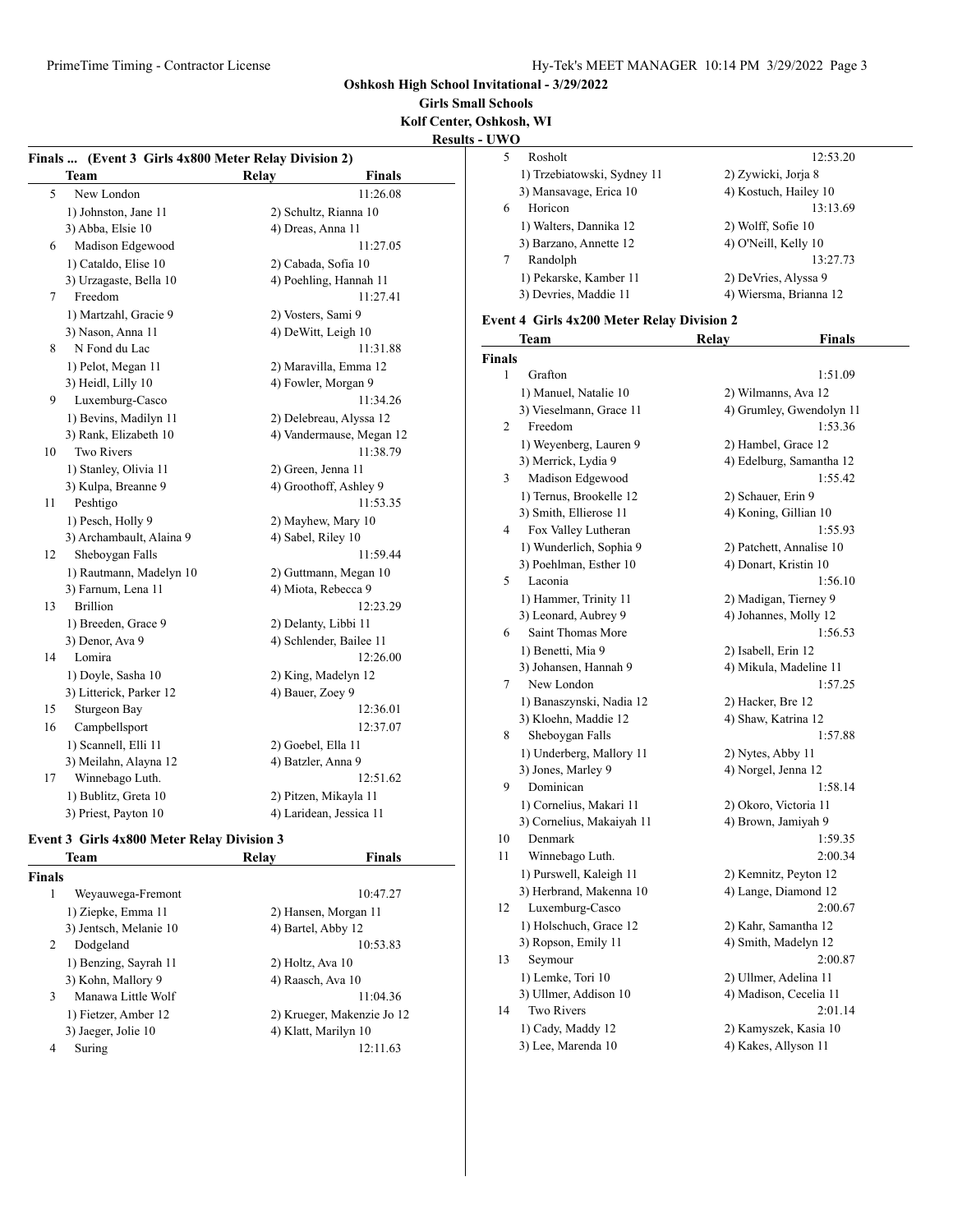**Girls Small Schools Kolf Center, Oshkosh, WI**

| <b>Results - UWO</b> |
|----------------------|
|----------------------|

|    | Finals  (Event 4 Girls 4x200 Meter Relay Division 2) |                      |                                    |  |  |
|----|------------------------------------------------------|----------------------|------------------------------------|--|--|
|    | Team                                                 | Relay                | <b>Finals</b>                      |  |  |
| 15 | <b>Brillion</b>                                      |                      | 2:01.17                            |  |  |
|    | 1) Brandenburg, Taylor 9                             | 2) Schuh, Olivia 11  |                                    |  |  |
|    | 3) Kietzer, Kallie 11                                | 4) Wenzel, Addie 9   |                                    |  |  |
| 16 | Kiel                                                 |                      | 2:01.31                            |  |  |
|    | 1) Riebe, Sara 9                                     | 2) Narrance, Ella 10 |                                    |  |  |
|    | 3) Meyer, Halle 11                                   | 4) Steffes, Annie 9  |                                    |  |  |
| 17 | Lake Country Lutheran                                |                      | 2:01.32                            |  |  |
|    | 1) Brazgel, Katie 10                                 |                      | 2) Ferrill, Brooklynn 10           |  |  |
|    | 3) Menzel, Helina 11                                 | 4) Ravaris, Elsa 12  |                                    |  |  |
| 18 | <b>Berlin</b>                                        |                      | 2:01.37                            |  |  |
|    | 1) Reck, Jersey 11                                   | 2) Budde, Alex 10    |                                    |  |  |
|    | 3) Johnson, Cayli 11                                 | 4) Femali, Kate 10   |                                    |  |  |
| 19 | Chilton                                              |                      | 2:02.68                            |  |  |
|    | 1) Anhalt, Amber 10                                  | 2) Bartels, Sadie 12 |                                    |  |  |
|    | 3) Koehler, Samantha 10                              |                      | 4) Pershing, Delaney 10            |  |  |
| 20 | Southern Door                                        |                      | 2:02.97                            |  |  |
|    | 1) Paye, Bethany 11                                  | 2) Olson, Paige 10   |                                    |  |  |
|    | 3) Neville, Danica 10                                |                      | 4) Collet-Letailleur, Charlotte 10 |  |  |
| 21 | Omro                                                 |                      | 2:06.18                            |  |  |
| 22 | N Fond du Lac                                        |                      | 2:06.28                            |  |  |
|    | 1) Pelot, Megan 11                                   | 2) Heidl, Lilly 10   |                                    |  |  |
|    | 3) Arndt, Aylah 9                                    |                      | 4) Guardado, Aleida 10             |  |  |
| 23 | Lomira                                               |                      | 2:08.51                            |  |  |
|    | 1) Banaszynski, Aubrey 9                             | 2) Betty, Daniels 10 |                                    |  |  |
|    | 3) James, Zoe 10                                     | 4) Maxwell, Lexi 9   |                                    |  |  |
| 24 | Sturgeon Bay                                         |                      | 2:11.26                            |  |  |
| 25 | Peshtigo                                             |                      | 2:15.17                            |  |  |
|    | 1) Hanyes, Alexis 12                                 |                      | 2) Powers, Christina 10            |  |  |
|    | 3) Swiatnicki, Jessi 12                              |                      | 4) Lacomb, Hannah 10               |  |  |
|    | Campbellsport                                        |                      | DO                                 |  |  |
|    | 1) Feucht, Chloe 10                                  |                      | 2) Dickman, Megan 9                |  |  |
|    | 3) Macek, Maggie 9                                   | 4) Hewitt, Sienna 9  |                                    |  |  |

## **Event 4 Girls 4x200 Meter Relay Division 3**

|               | Team                       | Relav                  | <b>Finals</b>             |
|---------------|----------------------------|------------------------|---------------------------|
| <b>Finals</b> |                            |                        |                           |
| 1             | Lourdes Academy            |                        | 1:55.75                   |
|               | 1) Konop, Natasha 9        | 2) Laquin, Monce 9     |                           |
|               | 3) Nielsen, Olivia 11      |                        | 4) Havlik, Mackenzie 12   |
| 2             | Pacelli                    |                        | 1:58.05                   |
| 3             | Elkhart Lake               |                        | 1:58.10                   |
|               | 1) Parnitzke, Ariana 11    | 2) Miller, Kat 11      |                           |
|               | 3) Klapperich, Savannah 11 | 4) Tanouye, Sabrina 11 |                           |
| 4             | Johnson Creek              |                        | 2:00.39                   |
|               | 1) Patterson, Adriell 12   |                        | 2) Patterson, Dominique 9 |
|               | 3) Siewert, Denalyn 12     |                        | 4) Patterson, Brooklyn 11 |
| 5             | Randolph                   |                        | 2:01.93                   |
|               | 1) Duckett, Savannah 11    |                        | 2) Vander Galien, Leah 10 |
|               | 3) Bobholz, Katelyn 10     |                        | 4) Kennedy, Mackenzie 12  |
| 6             | Manawa Little Wolf         |                        | 2:03.46                   |
|               | 1) Pethke, Camryn 10       | 2) Krueger, Daisy 10   |                           |
|               | 3) Trinrud, Alivia 11      | 4) Bessette, Lizzy 10  |                           |
|               |                            |                        |                           |

| ''V |                         |                          |
|-----|-------------------------|--------------------------|
| 7   | Lena/St Thomas          | 2:04.47                  |
|     | 1) Brooks, Claire 11    | 2) McNurlen, Natalie 11  |
|     | 3) Lambert, Alabama 10  | 4) Brooks, Eva 9         |
| 8   | Sevastopol              | 2:05.82                  |
| 9   | Suring                  | 2:06.09                  |
| 10  | Weyauwega-Fremont       | 2:07.83                  |
|     | 1) Meglin, Megan 12     | 2) Mitchell, Addysen 9   |
|     | 3) Baehnman, Lily 10    | 4) Farkas, Ryleigh 10    |
| 11  | Rio                     | 2:10.90                  |
|     | 1) Arthur, Sydney 12    | 2) Smith, Arianna 10     |
|     | 3) Staveness, Kayla 12  | 4) Stone, Maiya 10       |
| 12  | Princeton/Green Lake    | 2:11.34                  |
| 13  | Gillett                 | 2:20.63                  |
|     | 1) Franti, Reece 9      | 2) Stage, Shae 11        |
|     | 3) Woodke, Ava 11       | 4) Kuhn, Mya 9           |
| 14  | Rosholt                 | 2:21.15                  |
|     | 1) Mlodik, Mariah 10    | 2) Mansavage, Erica 10   |
|     | 3) Lorbeckie, Lily 11   | 4) Kurszewski, Nicole 11 |
| 15  | Horicon                 | 2:22.78                  |
|     | 1) Gripentrog, Alyvia 9 | 2) Roloff, Zheta 10      |
|     | 3) Holl, Jada 10        | 4) Weber, Anya 9         |
|     | Dodgeland               | DQ                       |
|     | 1) Schultz, Alexis 11   | 2) Huber, Melissa 9      |
|     | 3) Albert, Isabella 9   | 4) Carpenter, Emma 10    |

#### **Event 5 Girls 1600 Meter Run Division 2**

|                | Name               | Yr | <b>School</b>       | <b>Finals</b> |  |
|----------------|--------------------|----|---------------------|---------------|--|
| <b>Finals</b>  |                    |    |                     |               |  |
| 1              | Helling, Mikaela   | 11 | Two Rivers          | 5:17.04       |  |
| 2              | Duel, Molly        | 9  | Laconia             | 5:19.92       |  |
| 3              | Helmila, Claire    |    | 9 Freedom           | 5:28.18       |  |
| $\overline{4}$ | Pahl, Ella         | 12 | Little Chute        | 5:43.24       |  |
| 5              | Watson, Lilly      | 9  | Kiel                | 5:47.89       |  |
| 6              | Strege, Brooke     | 11 | Southern Door       | 5:49.38       |  |
| 7              | Boegh, Emma        | 10 | Berlin              | 5:55.99       |  |
| 8              | Beyer, Grace       | 12 | Shawano             | 6:00.45       |  |
| 9              | Wendland, Carys    |    | 9 Fox Valley Luth.  | 6:01.25       |  |
| 10             | Collins, Maddy     | 12 | Wrightstown         | 6:06.21       |  |
| 11             | Breed, Morgan      | 9  | Xavier              | 6:08.17       |  |
| 12             | Vandermause, Megan | 12 | Luxemburg-Casco     | 6:16.66       |  |
| 13             | Helms, Hailey      | 9  | Kiel                | 6:19.73       |  |
| 14             | Willison, Rae      | 11 | Xavier              | 6:21.84       |  |
| 15             | Maravilla, Emma    |    | 12 N Fond du Lac    | 6:25.25       |  |
| 16             | Cataldo, Elise     |    | 10 Madison Edgewood | 6:29.17       |  |
| 17             | McLaughlin, Ava    | 10 | Grafton             | 6:29.78       |  |
| 18             | Heller, Emily      | 9  | Chilton             | 6:30.68       |  |
| 19             | Cabada, Sofia      |    | 10 Madison Edgewood | 6:31.88       |  |
| 20             | Swenson, Rachel    | 12 | Grafton             | 6:37.69       |  |
| 21             | Brantmeier, Hailey | 9  | Denmark             | 6:43.82       |  |
| 22             | Hartzke, Caliber   | 9  | Berlin              | 6:47.82       |  |
| 23             | Wieting, Alydia    | 10 | Chilton             | 6:55.45       |  |
| 24             | Thomas, Lydia      | 12 | Lomira              | 7:00.04       |  |
| 25             | Wrage, Josie       | 9  | Omro                | 7:01.33       |  |
| 26             | Bublitz, Greta     | 10 | Winnebago Luth.     | 7:12.16       |  |
| 27             | Oehmcke, Abby      | 12 | Laconia             | 7:23.32       |  |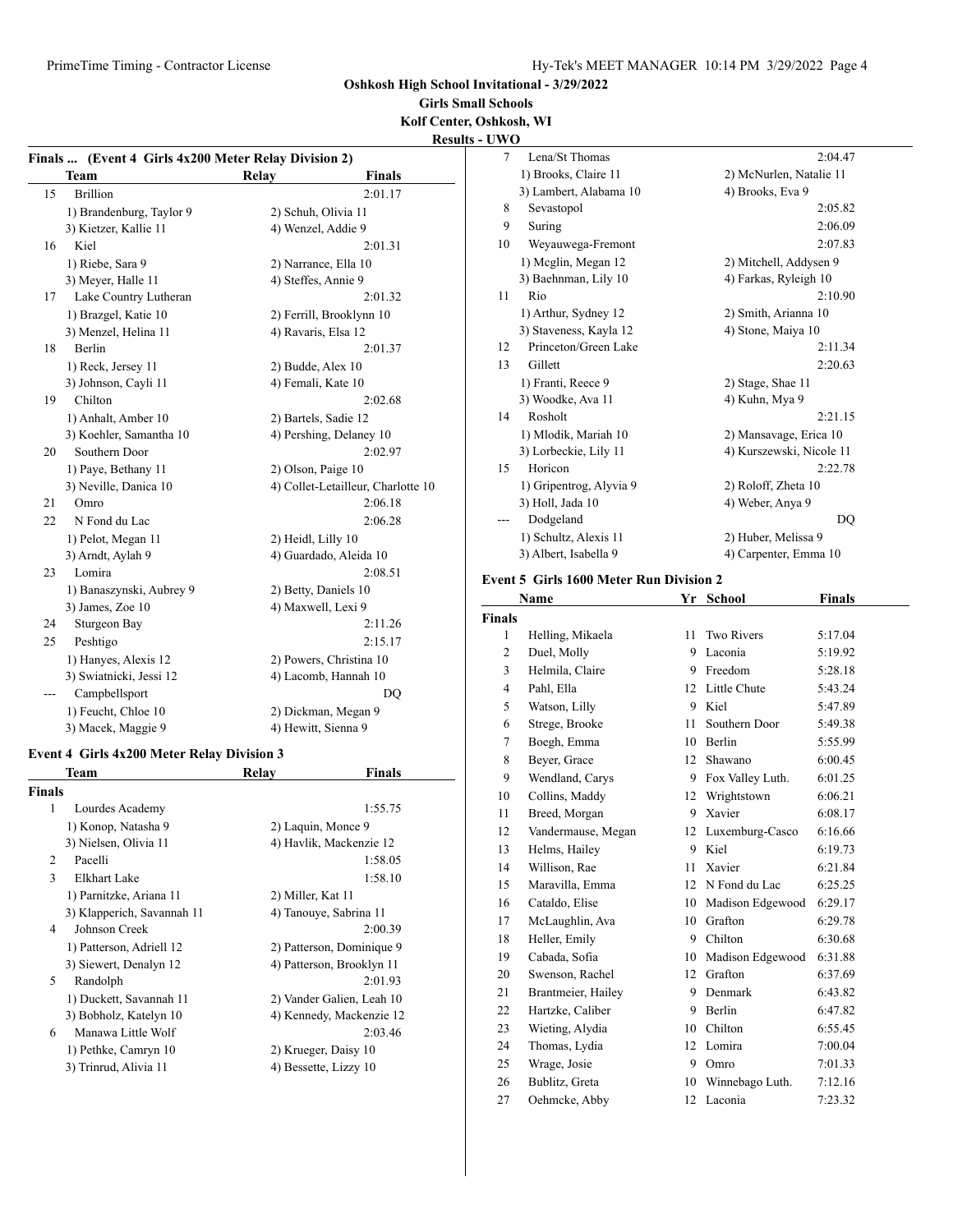**Girls Small Schools Kolf Center, Oshkosh, WI**

**Results - UWO**

|               |                                                |      |                     |               | Kest |
|---------------|------------------------------------------------|------|---------------------|---------------|------|
| <b>Finals</b> | (Event 5 Girls 1600 Meter Run Division 2)      |      |                     |               |      |
|               | Name                                           |      | Yr School           | <b>Finals</b> |      |
| 28            | Maggie, Stephens                               |      | 12 Sturgeon Bay     | 7:28.18       |      |
| 29            | Meer, Gianna                                   |      | 9 St Thomas More    | 7:50.08       |      |
| 30            | Mccartney, Mia                                 |      | 9 New London        | 7:53.82       |      |
| 31            | Pyatskowit, Rebecca                            |      | 11 Clintonville     | 8:00.47       |      |
|               | <b>Event 5 Girls 1600 Meter Run Division 3</b> |      |                     |               |      |
|               | <b>Name</b>                                    |      | Yr School           | Finals        |      |
| <b>Finals</b> |                                                |      |                     |               |      |
| $\mathbf{1}$  | Dramm, Bea                                     | 10   | Sevastopol          | 5:55.83       |      |
| 2             | Upton, Lucy                                    | 9    | Living Word         | 6:02.98       |      |
| 3             | Kaczmarek, Carleigh                            | 11   | Gillett             | 6:05.35       |      |
| 4             | Landsverk, Riley                               |      | 11 Rio              | 6:12.10       |      |
| 5             | Hansen, Madison                                | 11 - | Weyauwega           | 6:22.18       |      |
| 6             | Holtz, Ava                                     |      | 10 Dodgeland        | 6:30.91       |      |
| 7             | Weber, Alecia                                  |      | 9 Manawa            | 6:55.88       |      |
| 8             | Thomson, Hailey                                |      | 11 Suring           | 6:56.00       |      |
| 9             | Hucke, Rylee                                   |      | 9 Johnson Creek     | 7:00.17       |      |
| 10            | Cody, Madelin                                  |      | 11 Princeton        | 7:07.88       |      |
| 11            | Barzano, Annette                               |      | 12 Horicon          | 7:11.34       |      |
| 12            | Brehmer, Amber                                 |      | 12 Gillett          | 7:23.71       |      |
| 13            | Daul, Savanna                                  | 11   | Algoma              | 7:45.51       |      |
| 14            | Devries, Maddie                                | 11   | Randolph            | 7:54.03       |      |
|               | <b>Event 6 Girls 400 Meter Dash Division 2</b> |      |                     |               |      |
|               | Name                                           |      | Yr School           | Finals        |      |
| <b>Finals</b> |                                                |      |                     |               |      |
| 1             | Hinz, Gwen                                     |      | 12 Freedom          | 1:01.01       |      |
| 2             | Stempa, Carsyn                                 |      | 10 Xavier           | 1:04.31       |      |
| 3             | Verhasselt, Macy                               |      | 11 Freedom          | 1:04.34       |      |
| 4             | Wille, Maddy                                   |      | 12 Grafton          | 1:04.94       |      |
| 5             | Recob, Tessa                                   | 11   | Wrightstown         | 1:05.22       |      |
| 6             | Schott, Haley                                  |      | 12 Denmark          | 1:05.97       |      |
| 7             | Boucher, Micaela                               |      | 12 Luxemburg-Casco  | 1:06.20       |      |
| 8             | Tollerud, Ani                                  |      | 12 Fox Valley Luth. | 1:06.39       |      |
| 9             | Koch, Julia                                    |      | 10 Omro             | 1:06.82       |      |
| 10            | Wilson, Ashley                                 |      | 9 Little Chute      | 1:07.04       |      |
| 11            | Anna Koskinen, Laura                           | 11   | Madison Edgewood    | 1:07.05       |      |
| 12            | Underberg, Mallory                             | 11   | Sheboygan Falls     | 1:07.63       |      |
| 13            | Cornell, Tayja                                 | 12   | Seymour             | 1:08.23       |      |
| 14            | Isselmann, Reagan                              | 11   | Kiel                | 1:08.25       |      |
| 15            | Fowler, Morgan                                 | 9    | N Fond du Lac       | 1:08.41       |      |
| 16            | Benetti, Sofia                                 | 9.   | St Thomas More      | 1:09.46       |      |
| 17            | Neville, Danica                                | 10   | Southern Door       |               |      |
|               |                                                |      |                     | 1:10.34       |      |
| 18            | Guttmann, Megan<br>Richmond, Felicity          | 10   | Sheboygan Falls     | 1:11.65       |      |
| 19            |                                                | 10   | Omro                | 1:11.83       |      |
| 20            | Seering, Grace                                 | 10   | Luxemburg-Casco     | 1:12.54       |      |
| 21            | Leighton, Ashley                               | 11   | Sheboygan Falls     | 1:12.56       |      |
| 22            | Van Schyndel, Maya                             | 9.   | Little Chute        | 1:13.04       |      |
| 23            | Villas, Kylie                                  | 10   | Peshtigo            | 1:13.23       |      |
| 24            | Kurczek, Callie                                | 9    | Berlin              | 1:13.24       |      |
| 25            | Johnson, Cayli                                 | 11   | Berlin              | 1:13.33       |      |
| 26            | Recla, Allyson                                 | 9    | New London          | 1:13.59       |      |
| 27            | Feucht, Chloe                                  | 10   | Campbellspor        | 1:14.68       |      |

| 28 | Smith, Madelyn     |    | 12 Luxemburg-Casco | 1:14.69 |
|----|--------------------|----|--------------------|---------|
| 29 | King, Madelyn      |    | 12 Lomira          | 1:15.19 |
| 30 | Kamyszek, Kasia    |    | 10 Two Rivers      | 1:15.95 |
| 31 | Arndt, Aylah       | 9  | N Fond du Lac      | 1:16.11 |
| 32 | Richardson, Kaylee |    | 10 Winnebago Luth. | 1:16.35 |
| 33 | Wiener, Amelia     |    | 12 Winnebago Luth. | 1:18.53 |
| 34 | Carbajal, Kailie   | 9  | Campbellspor       | 1:23.34 |
| 35 | Gemis, Maxine      |    | 10 Southern Door   | 1:24.06 |
| 36 | Walesh, Katelyn    | 10 | Chilton            | 1:24.49 |
| 37 | Ayala, Elizabeth   | 11 | Dominican          | 1:24.55 |
|    |                    |    |                    |         |

#### **Event 6 Girls 400 Meter Dash Division 3**

|                | Name                  | Yr | <b>School</b>       | <b>Finals</b> |
|----------------|-----------------------|----|---------------------|---------------|
| <b>Finals</b>  |                       |    |                     |               |
| 1              | Weiss, Heleyna        | 11 | Living Word         | 1:05.61       |
| $\overline{c}$ | Wierzba, Mckenna      | 12 | Rosholt             | 1:06.59       |
| 3              | Trzinski, Sarah       | 10 | Rosholt             | 1:06.95       |
| 4              | Ziepke, Emma          | 11 | Weyauwega           | 1:07.15       |
| 5              | Reincke, Emma         | 9  | Pacelli             | 1:07.91       |
| 6              | McNurlen, Natalie     | 11 | Lena/St Thomas      | 1:09.17       |
| 7              | Grieger, Lauren       | 10 | Randolph            | 1:10.12       |
| 8              | Carpenter, Emma       | 10 | Dodgeland           | 1:12.93       |
| 9              | Mahoney, Kate         | 12 | Suring              | 1:13.40       |
| 10             | Hasenjager, Caitlyn   | 9  | Sevastopol          | 1:15.14       |
| 11             | Richardson, Autumn    | 12 | Auburndale          | 1:15.14       |
| 12             | Soblewski, Hannah     | 11 | Horicon             | 1:16.58       |
| 13             | Arndt, Cassie         | 9  | Manawa              | 1:19.32       |
| 14             | Ische, Payge          | 10 | Johnson Creek       | 1:19.83       |
| 15             | Klapperich, Charlotte | 9  | <b>Elkhart Lake</b> | 1:21.20       |
| 16             | Bornick, Ellie        | 9  | Princeton           | 1:21.36       |
| 17             | Wiersma, Ashtyn       | 10 | Randolph            | 1:23.70       |
| 18             | Ramirez, Veronica     | 12 | Algoma              | 1:26.05       |
| 19             | Potter, Adrianna      | 11 | Randolph            | 1:30.07       |
| 20             | Blank, Destiny        | 11 | Auburndale          | 1:30.15       |

#### **Event 7 Girls 800 Meter Run Division 2**

|        | Name               | Yr | School            | Finals  |  |
|--------|--------------------|----|-------------------|---------|--|
| Finals |                    |    |                   |         |  |
| 1      | Wilson, Jessica    |    | 12 Little Chute   | 2:24.48 |  |
| 2      | Helmila, Claire    | 9  | Freedom           | 2:26.54 |  |
| 3      | Duel, Molly        | 9  | Laconia           | 2:27.98 |  |
| 4      | Aprill, Jocelyn    | 12 | Kiel              | 2:33.45 |  |
| 5      | Bartels, Sydney    | 11 | Freedom           | 2:38.79 |  |
| 6      | Riesop, Lauren     | 9  | Fox Valley Luth.  | 2:38.90 |  |
| 7      | Schoenike, Allison | 10 | Omro              | 2:40.01 |  |
| 8      | Boegh, Emma        | 10 | Berlin            | 2:40.08 |  |
| 9      | Miller, Sami       | 9  | Little Chute      | 2:40.23 |  |
| 10     | Beyer, Grace       | 12 | Shawano           | 2:40.46 |  |
| 11     | Strege, Brooke     | 11 | Southern Door     | 2:41.29 |  |
| 12     | Kravick, Cailee    | 11 | Kiel              | 2:41.84 |  |
| 13     | Kwasny, Josie      | 10 | Xavier            | 2:42.64 |  |
| 14     | Collins, Maddy     | 12 | Wrightstown       | 2:45.76 |  |
| 15     | Bevins, Madi       | 11 | Luxemburg-Casco   | 2:46.88 |  |
| 16     | Stanley, Olivia    | 11 | <b>Two Rivers</b> | 2:48.61 |  |
| 17     | Kurczek, Anna      | 11 | Berlin            | 2:48.80 |  |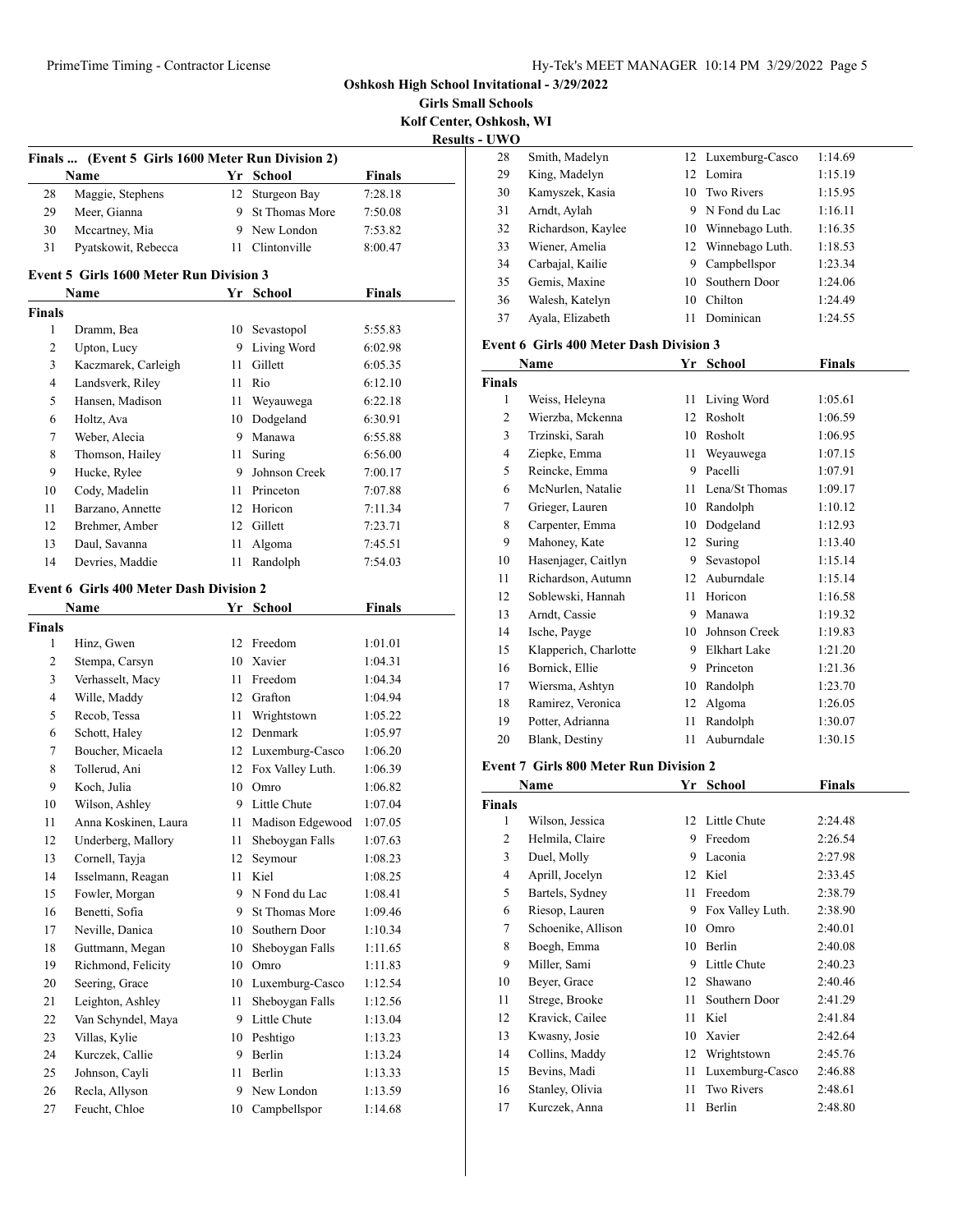**Girls Small Schools Kolf Center, Oshkosh, WI**

**Results - UWO**

| <b>Finals</b> | (Event 7 Girls 800 Meter Run Division 2)<br>Name | Yr | <b>School</b>         | <b>Finals</b> |
|---------------|--------------------------------------------------|----|-----------------------|---------------|
| 18            | Willison, Rae                                    | 11 | Xavier                | 2:53.32       |
| 19            | Green, Jenna                                     | 11 | <b>Two Rivers</b>     | 2:55.42       |
| 20            | Harper, Averi                                    | 11 | Little Chute          | 2:59.40       |
| 21            | Frank, Afton                                     | 11 | Chilton               | 3:00.29       |
| 22            | Scannell, Elli                                   | 11 | Campbellspor          | 3:00.47       |
| 23            | Bryhan, Keira                                    | 10 | Grafton               | 3:00.55       |
| 24            | Delebreau, Alyssa                                | 12 | Luxemburg-Casco       | 3:01.83       |
| 25            | Sarbacker, Kate                                  | 10 | Grafton               | 3:02.75       |
| 26            | Michalski, Julia                                 | 9  | Sturgeon Bay          | 3:02.98       |
| 27            | Roberts, Grace                                   | 10 | New London            | 3:04.42       |
| 28            | Rautmann, Madelyn                                | 10 | Sheboygan Falls       | 3:05.92       |
| 29            | Brantmeier, Hailey                               | 9  | Denmark               | 3:06.65       |
| 30            | Byers, Lydia                                     | 12 | Seymour               | 3:10.18       |
| 31            | Litterick, Parker                                | 12 | Lomira                | 3:10.99       |
| 32            | Urzagaste, Bella                                 | 10 | Madison Edgewood      | 3:13.05       |
| 33            | Pelot, Megan                                     | 11 | N Fond du Lac         | 3:15.04       |
| 34            | Jo Denk, Mary                                    | 12 | Lomira                | 3:15.60       |
| 35            | Goebel, Ella                                     | 11 | Campbellspor          | 3:16.91       |
| 36            | Weigand, Jenna                                   | 10 | Winnebago Luth.       | 3:21.30       |
| 37            | Zmudzinski, Sylvia                               | 12 | <b>St Thomas More</b> | 3:21.46       |
| 38            | Laudolff, Kinsly                                 | 9  | Laconia               | 3:21.97       |
| 39            | Brinkman, Emily                                  | 11 | Seymour               | 3:22.08       |
| 40            | Bartels, Emma                                    | 12 | Chilton               | 3:23.88       |
| 41            | Lebresh, Lily                                    | 9  | Denmark               | 3:25.07       |
|               | <b>Event 7 Girls 800 Meter Run Division 3</b>    |    |                       |               |
|               |                                                  |    |                       |               |
|               | Name                                             | Yr | <b>School</b>         | <b>Finals</b> |
| Finals        |                                                  |    |                       |               |

|  |  | <b>Event 7 Girls 800 Meter Run Division 3</b> |  |
|--|--|-----------------------------------------------|--|
|  |  |                                               |  |

|                | гчаше                                          | 11 | эспоот        | г шаіз  |  |  |  |
|----------------|------------------------------------------------|----|---------------|---------|--|--|--|
| Finals         |                                                |    |               |         |  |  |  |
| 1              | Bablitch, Sophia                               | 10 | Rosholt       | 2:22.40 |  |  |  |
| $\overline{2}$ | Bartel, Abby                                   | 12 | Weyauwega     | 2:26.31 |  |  |  |
| 3              | Raasch, Ava                                    | 10 | Dodgeland     | 2:32.52 |  |  |  |
| $\overline{4}$ | Karl, Jordyn                                   | 12 | Auburndale    | 2:38.20 |  |  |  |
| 5              | Noack, Olivia                                  | 11 | Suring        | 2:38.93 |  |  |  |
| 6              | Klatt, Marilyn                                 | 10 | Manawa        | 2:41.71 |  |  |  |
| 7              | Dramm, Bea                                     | 10 | Sevastopol    | 2:46.20 |  |  |  |
| 8              | Hansen, Kasey                                  | 11 | Gillett       | 2:50.57 |  |  |  |
| 9              | Hansen, Morgan                                 | 11 | Weyauwega     | 2:50.73 |  |  |  |
| 10             | Walters, Dannika                               | 12 | Horicon       | 3:02.31 |  |  |  |
| 11             | Cody, Madelin                                  | 11 | Princeton     | 3:03.91 |  |  |  |
| 12             | Markus, Maggie                                 | 10 | Johnson Creek | 3:08.73 |  |  |  |
| 13             | Hansen, Lily                                   | 9  | Gillett       | 3:09.92 |  |  |  |
| 14             | Zeinert, Aida                                  | 11 | Weyauwega     | 3:17.08 |  |  |  |
| 15             | Wiersma, Brianna                               | 12 | Randolph      | 3:21.03 |  |  |  |
| 16             | Zywicki, Jorja                                 | 8  | Rosholt       | 3:23.59 |  |  |  |
| 17             | Wilke, Ruth                                    | 9  | Sevastopol    | 3:38.41 |  |  |  |
|                | <b>Event 8 Girls 200 Meter Dash Division 2</b> |    |               |         |  |  |  |
|                | School<br>Finals<br>Name<br>Yr                 |    |               |         |  |  |  |

| Finals |                    |                     |       |
|--------|--------------------|---------------------|-------|
|        | Hambel, Grace      | 12 Freedom          | 26.68 |
|        | Ryan, Santana      | 12 Campbellspor     | 26.93 |
| 3      | Grosse, Amber      | 12 Madison Edgewood | 27.30 |
|        | Patchett, Annalise | 10 Fox Valley Luth. | 28.02 |

| 5  | Koning, Gillian              | 10               | Madison Edgewood                   | 28.11 |
|----|------------------------------|------------------|------------------------------------|-------|
| 6  | Recob, Tessa                 | 11               | Wrightstown                        | 28.50 |
| 7  | Stempa, Carsyn               | 10 <sup>10</sup> | Xavier                             | 28.52 |
| 8  | Edelburg, Samantha           | 12               | Freedom                            | 28.57 |
| 9  | Isabell, Erin                | 12               | <b>St Thomas More</b>              | 28.61 |
| 10 | Okoro, Victoria              | 11               | Dominican                          | 28.63 |
| 11 | Manuel, Natalie              | 10               | Grafton                            | 28.74 |
| 12 | Vieselmann, Grace            | 11               | Grafton                            | 28.78 |
| 13 | Kakes, Allyson               | 11               | <b>Two Rivers</b>                  | 29.07 |
| 14 | Wenzel, Addie                | 9                | <b>Brillion</b>                    | 29.12 |
| 15 | Young, Autumn                | 11               | Berlin                             | 29.16 |
| 16 | Ravaris, Elsa                | 12               | Lake Country                       | 29.35 |
| 17 | Renz, Grace                  | 9                | Xavier                             | 29.41 |
| 18 | Hermann, Onna                | 10               | Shawano                            | 29.41 |
| 19 | Norgel, Jenna                | 12               | Sheboygan Falls                    | 29.47 |
| 20 | Leonard, Aubrey              | 9                | Laconia                            | 29.50 |
| 21 | Bubolz, Makenna              | 9                | Shawano                            | 29.57 |
| 22 | Underberg, Mallory           | 11               | Sheboygan Falls                    | 29.60 |
| 23 | Benetti, Sofia               | 9                | <b>St Thomas More</b>              | 29.62 |
| 24 | Carroll, Arikka              | 12               | Peshtigo                           | 29.71 |
|    | Purswell, Kaleigh            | 11               |                                    |       |
| 25 |                              | 12               | Winnebago Luth.<br>Winnebago Luth. | 29.81 |
| 26 | Lange, Diamond               |                  |                                    | 30.03 |
| 27 | Narrance, Ella               | 10               | Kiel                               | 30.08 |
| 28 | Carlson, Cady                | 9                | Sturgeon Bay                       | 30.13 |
| 29 | Collet-Letailleur, Charlotte | 10               | Southern Door                      | 30.16 |
| 30 | Jankowski, Alyssa            | 11               | Fox Valley Luth.                   | 30.23 |
| 31 | Kahr, Samantha               | 12               | Luxemburg-Casco                    | 30.27 |
| 32 | Ferrill, Brooklynn           | 10               | Lake Country                       | 30.30 |
| 33 | Zwirschitz, Lauren           | 11               | Clintonville                       | 30.39 |
| 34 | Hoffman, Sierra              | 10               | Little Chute                       | 30.45 |
| 35 | Kloetzke, Lakely             | 11               | Laconia                            | 30.46 |
| 36 | Femali, Kate                 | 10               | Berlin                             | 30.62 |
| 37 | Smith, Annabelle             | 11               | Peshtigo                           | 30.67 |
| 38 | Reimer, Addison              | 11               | Lake Country                       | 30.74 |
| 39 | Vogt, Alexis                 | 11               | Luxemburg-Casco                    | 30.81 |
| 40 | Ropson, Emily                | 11               | Luxemburg-Casco                    | 31.15 |
| 41 | Archambault, Alaina          | 9                | Peshtigo                           | 31.25 |
| 42 | Sell, Holly                  | 9                | Omro                               | 31.66 |
| 43 | Sternhagen, Halia            | 11               | New London                         | 31.75 |
| 44 | Van Schyndel, Maya           | 9                | Little Chute                       | 31.91 |
| 45 | Felhofer, Grace              | 10               | Sturgeon Bay                       | 31.92 |
| 46 | Kloehn, Alison               | 10               | New London                         | 32.13 |
| 47 | Epps, Takia                  | 10               | Dominican                          | 32.16 |
| 48 | Edwards, Natalie             | 12               | Two Rivers                         | 32.32 |
| 49 | Hiemstra, Kaydence           | 9                | Laconia                            | 32.56 |
| 50 | Garcia, Isabella             | 9                | Xavier                             | 32.65 |
| 51 | Guardado, Aleida             | 10               | N Fond du Lac                      | 32.72 |
| 52 | Bohn, Claire                 | 11               | Sturgeon Bay                       | 33.21 |
| 53 | Reklau, Chloe                | 9                | Lomira                             | 33.25 |
| 54 | Schmalz, Anna                | 10               | Seymour                            | 33.35 |
| 55 | Guilette, Desirae            | 12               | Southern Door                      | 33.43 |
| 56 | Maxwell, Lexi                | 9                | Lomira                             | 33.48 |
| 57 | Bartels, Sadie               | 12               | Chilton                            | 33.55 |
| 58 | Meilahn, Alayna              | 12               | Campbellspor                       | 33.86 |
| 59 | Holl, Mia                    | 9                | Dominican                          | 34.36 |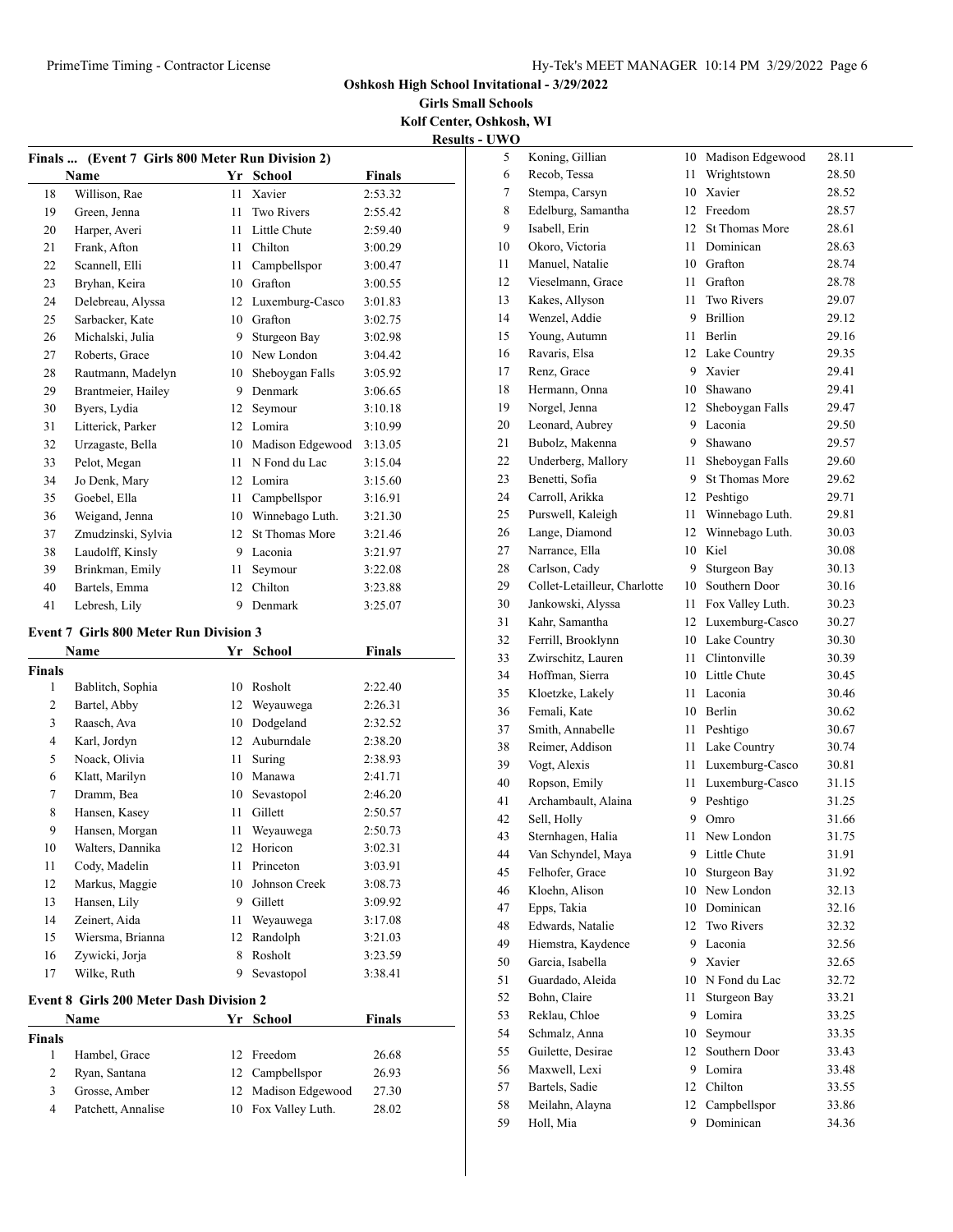**Girls Small Schools Kolf Center, Oshkosh, WI**

**Results - UWO**

|     |               |                               |    | Finals  (Event 8 Girls 200 Meter Dash Division 2) |                |
|-----|---------------|-------------------------------|----|---------------------------------------------------|----------------|
|     | Finals        | Yr School                     |    | <b>Name</b>                                       |                |
|     | 34.55         | 12 N Fond du Lac              |    | Watry-smoody, Hannah                              | 60             |
|     | 36.36         | Omro                          | 10 | Case, Ella                                        | 61             |
| E٨  | 37.75         | 10 Omro                       |    | Anderson, Faith                                   | 62             |
|     |               |                               |    | <b>Event 8 Girls 200 Meter Dash Division 3</b>    |                |
| Fii | <b>Finals</b> | Yr School                     |    | Name                                              |                |
|     |               |                               |    |                                                   | <b>Finals</b>  |
|     | 27.81         | Elkhart Lake                  | 11 | Parnitzke, Ariana                                 | 1              |
|     | 28.79         | Randolph                      | 11 | Duckett, Savannah                                 | $\overline{c}$ |
|     | 28.90         | Elkhart Lake                  | 11 | Tanouye, Sabrina                                  | 3              |
|     | 29.04         | 9 Living Word                 |    | Howard, Jessi                                     | 4              |
|     | 29.16         | 12 Rosholt                    |    | Wierzba, Mckenna                                  | 5              |
|     | 29.18         | Living Word                   | 11 | Weiss, Heleyna                                    | 6              |
|     | 29.66         | 12 Princeton                  |    | Stibb, Shawna                                     | 7              |
|     | 29.69         | Rio                           | 10 | Stone, Maiya                                      | 8              |
| E٨  | 29.78         | Dodgeland                     | 9  | Albert, Isabella                                  | 9              |
|     | 30.17         | Suring                        | 11 | Sleeter, Christine                                | 10             |
| Fii | 30.24         | Johnson Creek                 | 11 | Patterson, Brooklyn                               | 11             |
|     | 30.42         | Manawa                        | 11 | Trinrud, Alivia                                   | 12             |
|     | 30.43         | 10 Rosholt                    |    | Trzinski, Sarah                                   | 13             |
|     | 31.37         | 10 Lena/St Thomas             |    | Lambert, Alabama                                  | 14             |
|     | 31.39         |                               |    |                                                   | 15             |
|     | 31.60         | 9 Weyauwega<br>9 Gillett      |    | Gunst, Cathryn<br>Soper, Emily                    | 16             |
|     |               | Auburndale                    | 9  | Jewell, Molly                                     |                |
|     | 31.90         |                               |    |                                                   | 17             |
|     | 31.93         | 10 Suring<br>10 Johnson Creek |    | Taylor, Lillie                                    | 18             |
|     | 32.05         |                               |    | Siewert, Ramiya                                   | 19             |
|     | 32.22         | Dodgeland                     | 9  | Perez, Lisa                                       | 20             |
|     | 32.37         | Pacelli                       | 9  | Cashin, Malaina                                   | 21             |
|     | 32.48         | Weyauwega                     | 11 | Hansen, Kenzie                                    | 22             |
|     | 32.60         | Princeton                     | 11 | Jachthuber, Adelaide                              | 23             |
|     | 32.66         | Randolph                      | 10 | Braaksma, Isabella                                | 24             |
|     | 32.83         | Sevastopol                    | 10 | Werkheiser, Danica                                | 25             |
|     | 32.98         | Sevastopol                    | 9  | Hasenjager, Caitlyn                               | 26             |
|     | 33.23         | 10 Living Word                |    | Krewald, Brenna                                   | 27             |
|     | 33.39         | Lena/St Thomas                | 9  | Fischer, Karli                                    | 28             |
|     | 33.43         | Auburndale                    | 10 | Schmitt, Evelyn                                   | 29             |
|     | 33.56         | 12 Manawa                     |    | Scheuermann, Ally                                 | 30             |
|     | 34.18         | Lena/St Thomas                | 9  | Alberts, Miriam                                   | 31             |
|     | 34.24         | Princeton                     | 9  | Lopez, Rose                                       | 32             |
|     | 35.07         | Rosholt                       | 11 | Kurszewski, Nicole                                | 33             |
|     | 37.90         | Randolph                      | 11 | Potter, Adrianna                                  | 34             |
|     | 38.01         | Horicon                       | 10 | Holl, Jada                                        | 35             |
|     |               |                               |    | <b>Event 9 Girls 3200 Meter Run Division 2</b>    |                |
|     | <b>Finals</b> | Yr School                     |    | Name                                              |                |
|     |               |                               |    |                                                   | <b>Finals</b>  |
|     | 11:31.27      | <b>Two Rivers</b>             | 12 | Gallagher, Anna                                   | 1              |
|     | 12:37.06      | New London                    | 10 | Reybrock, Macy                                    | 2              |
|     | 12:42.67      | Kiel                          | 11 | Watson, Zoe                                       | 3              |
|     | 13:13.48      | Kiel                          | 9  | Larson, Lilly                                     | 4              |
|     | 13:17.35      | Peshtigo                      | 9  | Pesch, Holly                                      | 5              |
|     | 13:24.49      | Sturgeon Bay                  | 10 | Kurek, Julia                                      | 6              |
|     |               |                               |    |                                                   |                |

|     | Rank, Elizabeth | 10 Luxemburg-Casco 14:35.30 |          |
|-----|-----------------|-----------------------------|----------|
| 9   | Guttmann, Paige | 12 Sheboygan Falls          | 14:51.02 |
| 10  | Frees, Addie    | 12 Omro                     | 14:52.06 |
| -11 | Hansel, Allison | 9 Freedom                   | 15:13.76 |
|     |                 |                             |          |

#### **Event 9 Girls 3200 Meter Run Division 3**

|                | Name                   | Yr | School        | Finals   |  |
|----------------|------------------------|----|---------------|----------|--|
| ∛inals         |                        |    |               |          |  |
|                | Bartel, Abby           | 12 | Weyauwega     | 12:17.30 |  |
| $\overline{c}$ | Mosconi, Angela        | 12 | Gillett       | 13:18.81 |  |
| 3              | Jentsch, Melanie       | 10 | Weyauwega     | 13:20.40 |  |
| 4              | Krueger, Makenzie Jo   |    | 12 Manawa     | 13:21.84 |  |
| 5              | Pekarske, Kamber       | 11 | Randolph      | 13:46.71 |  |
| 6              | Kostuch, Hailey        | 10 | Rosholt       | 14:52.18 |  |
| 7              | Gosh, Kassandra        | 10 | Johnson Creek | 16:36.41 |  |
| 8              | Vandenelzen, Chantelle | 12 | Suring        | 16:53.09 |  |

### **Event 10 Girls 4x400 Meter Relay Division 2**

|      | Team                    | <b>Relay</b>         | <b>Finals</b>            |  |
|------|-------------------------|----------------------|--------------------------|--|
| nals |                         |                      |                          |  |
| 1    | Freedom                 |                      | 4:17.41                  |  |
|      | 1) Bartels, Sydney 11   | 2) Hinz, Gwen 12     |                          |  |
|      | 3) Merrick, Lydia 9     |                      | 4) Verhasselt, Macy 11   |  |
| 2    | Madison Edgewood        |                      | 4:25.97                  |  |
|      | 1) Ternus, Brookelle 12 |                      | 2) Koning, Gillian 10    |  |
|      | 3) Poehling, Hannah 11  |                      | 4) Grosse, Amber 12      |  |
| 3    | Grafton                 |                      | 4:26.33                  |  |
|      | 1) Wille, Maddy 12      | 2) Gehrke, Josie 10  |                          |  |
|      | 3) Wilmanns, Ava 12     |                      | 4) Grumley, Gwendolyn 11 |  |
| 4    | Campbellsport           |                      | 4:27.17                  |  |
|      | 1) Ryan, Santana 12     | 2) Hewitt, Sienna 9  |                          |  |
|      | 3) Jacobson, Amber 12   | 4) Toshner, Lydia 9  |                          |  |
| 5    | Kiel                    |                      | 4:37.07                  |  |
|      | 1) Aprill, Jocelyn 12   |                      | 2) Isselmann, Reagan 11  |  |
|      | 3) Kravick, Cailee 11   | 4) Watson, Lilly 9   |                          |  |
| 6    | Little Chute            |                      | 4:37.72                  |  |
|      | 1) Wilson, Jessica 12   |                      | 2) Wegand, Maya 11       |  |
|      | 3) Miller, Sami 9       | 4) Wilson, Ashley 9  |                          |  |
| 7    | Omro                    |                      | 4:37.87                  |  |
| 8    | Berlin                  |                      | 4:40.97                  |  |
|      | 1) Werch, Grace 12      | 2) Boegh, Emma 10    |                          |  |
|      | 3) Kurczek, Callie 9    |                      | 4) Young, Autumn 11      |  |
| 9    | New London              |                      | 4:43.74                  |  |
|      | 1) Kloehn, Maddie 12    | 2) Johnston, Jane 11 |                          |  |
|      | 3) Schultz, Rianna 10   | 4) Dreas, Anna 11    |                          |  |
| 10   | Luxemburg-Casco         |                      | 4:45.54                  |  |
|      | 1) Smith, Madelyn 12    |                      | 2) Holschuch, Grace 12   |  |
|      | 3) Seering, Grace 10    |                      | 4) Boucher, Micaela 12   |  |
| 11   | Saint Thomas More       |                      | 4:50.36                  |  |
|      | 1) Benetti, Sofia 9     |                      | 2) Mikula, Madeline 11   |  |
|      | 3) Yamat, Jasmeen 12    |                      | 4) Johansen, Hannah 9    |  |
| 12   | Sturgeon Bay            |                      | 4:52.27                  |  |
| 13   | Winnebago Luth.         |                      | 5:00.04                  |  |
|      | 1) Born, Emily 9        | 2) Paul, Natalie 9   |                          |  |
|      | 3) Koehn, Olivia 10     |                      | 4) Lange, Kindness 10    |  |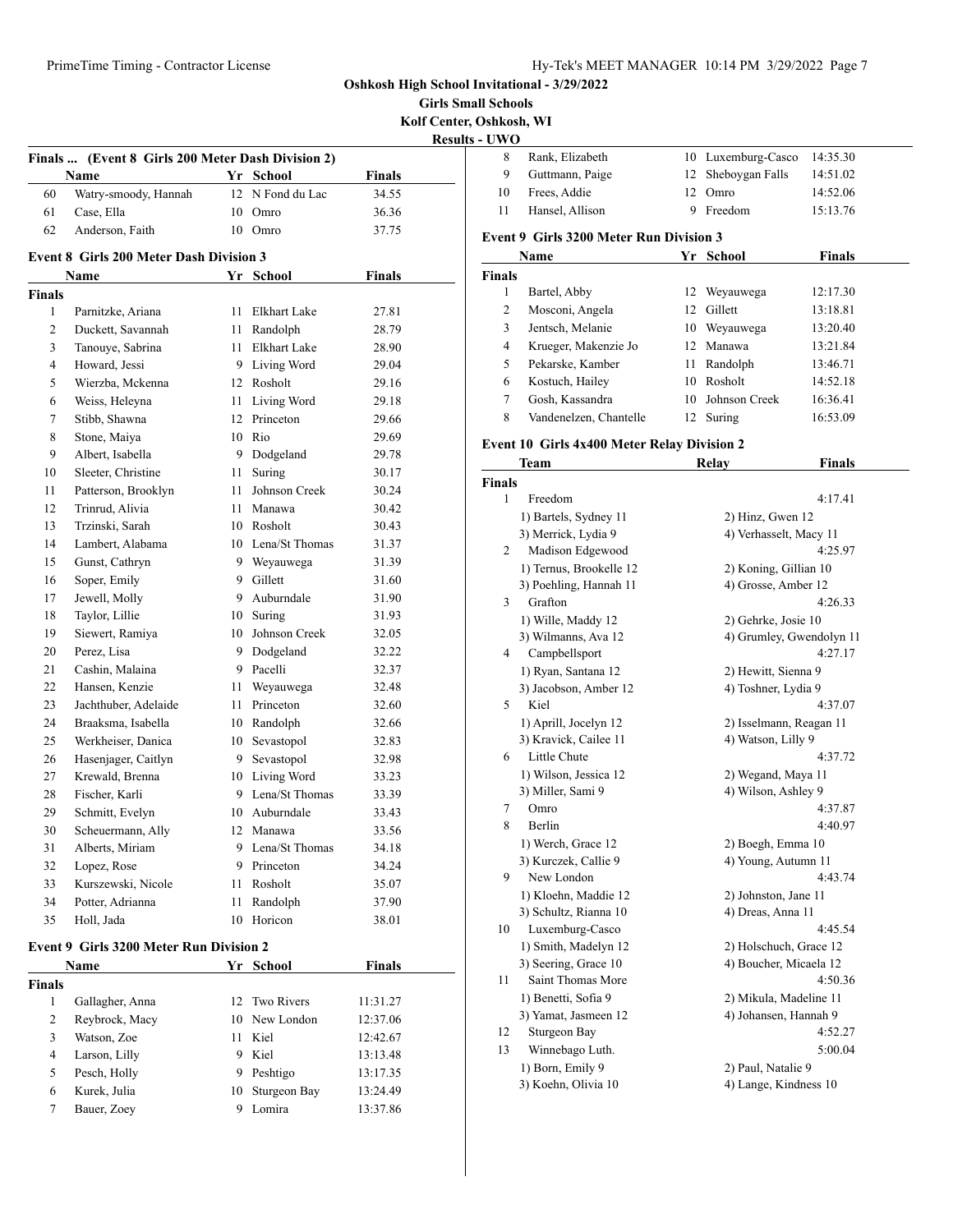**Girls Small Schools Kolf Center, Oshkosh, WI Results - UWO**

| Finals         | (Event 10 Girls 4x400 Meter Relay Division 2) |    |                           |                             |
|----------------|-----------------------------------------------|----|---------------------------|-----------------------------|
|                | Team                                          |    | Relay                     | Finals                      |
| 14             | Peshtigo                                      |    |                           | 5:17.52                     |
|                | 1) Mayhew, Mary 10                            |    | 2) Swiatnicki, Jessi 12   |                             |
|                | 3) Carroll, Arikka 12                         |    | 4) Lacomb, Hannah 10      |                             |
|                | Event 10 Girls 4x400 Meter Relay Division 3   |    |                           |                             |
|                |                                               |    |                           |                             |
|                | Team                                          |    | Relay                     | Finals                      |
| <b>Finals</b>  |                                               |    |                           |                             |
| 1              | Dodgeland                                     |    |                           | 4:20.13                     |
|                | 1) Raasch, Ava 10                             |    | 2) Benzing, Sayrah 11     |                             |
|                | 3) Kohn, Mallory 9                            |    | 4) Firari, Miranda 12     |                             |
| 2              | Rosholt                                       |    |                           | 4:32.61                     |
|                | 1) Wierzba, Mckenna 12                        |    |                           | 2) Trzebiatowski, Sydney 11 |
|                | 3) Trzinski, Sarah 10                         |    | 4) Bablitch, Sophia 10    |                             |
| 3              | Manawa Little Wolf                            |    |                           | 4:39.11                     |
|                | 1) Jaeger, Jolie 10                           |    | 2) Klatt, Marilyn 10      |                             |
|                | 3) Pethke, Camryn 10                          |    | 4) Krueger, Daisy 10      |                             |
| 4              | Weyauwega-Fremont                             |    |                           | 4:40.67                     |
|                | 1) Feltz, Lauren 10                           |    | 2) Hansen, Madison 11     |                             |
|                | 3) Sedlar, Olivia 10                          |    | 4) Ziepke, Emma 11        |                             |
| 5              | Auburndale                                    |    |                           | 4:47.57                     |
|                | 1) Jewell, Molly 9                            |    | 2) Karl, Jordyn 12        |                             |
|                | 3) Richardson, Autumn 12                      |    | 4) Schmitt, Evelyn 10     |                             |
| 6              | Gillett                                       |    |                           | 4:50.66                     |
|                | 1) Hansen, Kasey 11                           |    | 2) Kaczmarek, Carleigh 11 |                             |
|                | 3) Alaina, Herzog 12                          |    | 4) Soper, Emily 9         |                             |
| 7              | Suring                                        |    |                           | 5:03.30                     |
| 8              | Johnson Creek                                 |    |                           | 5:14.06                     |
|                | 1) Patterson, Adriell 12                      |    | 2) Sixel, Ava 10          |                             |
|                | 3) Siewert, Ramiya 10                         |    | 4) Siewert, Denalyn 12    |                             |
| 9              | Randolph                                      |    |                           | 5:26.13                     |
|                | 1) Grieger, Lauren 10                         |    |                           | 2) Gomez Perez, Sherlyn 10  |
|                | 3) Schrandt, Olive 10                         |    | 4) Bobholz, Katelyn 10    |                             |
| 10             | Horicon                                       |    |                           | 5:32.54                     |
|                | 1) BOEHMER, NATALIE 10                        |    | 2) Berthold, McKenna 9    |                             |
|                | 3) Soblewski, Hannah 11                       |    | 4) Walters, Bryna 9       |                             |
|                | <b>Event 11 Girls High Jump Division 2</b>    |    |                           |                             |
|                |                                               |    |                           |                             |
|                | Name                                          | Yr | School                    | Finals                      |
| <b>Finals</b>  |                                               |    |                           |                             |
| 1              | Reimer, Addison                               | 11 | Lake Country              | 5-03.00                     |
| $\overline{2}$ | Vieselmann, Grace                             | 11 | Grafton                   | 5-02.00                     |
| 3              | Merrick, Lydia                                | 9  | Freedom                   | 4-10.00                     |

 Stordahl, Isabella 10 Freedom 4-10.00 5 Mirek, Camille 12 Grafton 4-10.00 Bruecker, Danielle 11 Wrightstown 4-08.00 Taagen, Lily 11 Dominican 4-08.00 McDole, Grace 11 Kiel 4-08.00 Mcpherson, Amereka 12 Two Rivers 4-08.00 Patchett, Annalise 10 Fox Valley Luth. 4-08.00 11 Meyer, Halle 11 Kiel 4-08.00 Hanyes, Alexis 12 Peshtigo 4-06.00 Kuplic, Gabby 11 Sheboygan Falls 4-06.00 Kietzer, Kallie 11 Brillion 4-06.00

| $\mathbf{v}$ in $\mathbf{v}$ |                                            |    |                       |               |  |
|------------------------------|--------------------------------------------|----|-----------------------|---------------|--|
| 15                           | Ullmer, Adelina                            | 11 | Seymour               | 4-04.00       |  |
| 15                           | VanRossum, Adrianna                        | 11 | Little Chute          | 4-04.00       |  |
| 15                           | Wiener, Amelia                             | 12 | Winnebago Luth.       | 4-04.00       |  |
| 18                           | Mayhew, Mary                               | 10 | Peshtigo              | 4-04.00       |  |
| 18                           | Morgan, Payton                             | 9  | Laconia               | 4-04.00       |  |
| 18                           | Mosier, Brenna                             | 11 | <b>Berlin</b>         | 4-04.00       |  |
| 18                           | Kiepert, Mattea                            | 10 | Xavier                | 4-04.00       |  |
| 18                           | Richardson, Kaylee                         | 10 | Winnebago Luth.       | 4-04.00       |  |
|                              | Justus, Keyilah                            | 10 | Seymour               | NH            |  |
|                              | Pelot, Megan                               | 11 | N Fond du Lac         | NΗ            |  |
| ---                          | Mikula, Madeline                           | 11 | <b>St Thomas More</b> | NΗ            |  |
|                              | Schulz, Ivy                                | 9  | Lomira                | NH            |  |
| ---                          | Schuh, Olivia                              | 11 | <b>Brillion</b>       | NH            |  |
|                              | <b>Event 11 Girls High Jump Division 3</b> |    |                       |               |  |
|                              | Name                                       | Yr | <b>School</b>         | <b>Finals</b> |  |
| <b>Finals</b>                |                                            |    |                       |               |  |
| 1                            | Sleeter, Christine                         | 11 | Suring                | $5-00.00$     |  |
| 2                            | Hedtke, Lexi                               | 11 | Manawa                | 4-10.00       |  |
| 3                            | Brooks, Eva                                | 9  | Lena/St Thomas        | $4 - 10.00$   |  |
| 4                            | Rue, Brittany                              | 11 | Johnson Creek         | 4-08.00       |  |
| 5                            | Patterson, Dominique                       | 9  | Johnson Creek         | 4-06.00       |  |

6 Werkheiser, Danica 10 Sevastopol 4-06.00 7 Duckett, Savannah 11 Randolph 4-06.00 8 Hafenstein, Avery 10 Dodgeland 4-06.00 8 Feldmann, Kaitlyn 9 Elkhart Lake 4-06.00 10 Deswarte, Ellison 10 Elkhart Lake 4-04.00 --- Turner, Marley 10 Sevastopol NH --- Trzebiatowski, Sydney 11 Rosholt NH --- Wolff, Sofie 10 Horicon NH --- Sedlar, Olivia 10 Weyauwega NH --- Pufahl, Aubry 10 Horicon NH

#### **Event 12 Girls Pole Vault Division 2**

|               | Name                                        | Yr | <b>School</b>    | <b>Finals</b> |
|---------------|---------------------------------------------|----|------------------|---------------|
| <b>Finals</b> |                                             |    |                  |               |
| 1             | Werch, Grace                                | 12 | <b>Berlin</b>    | 10-06.00      |
| 2             | Jochman, Lauren                             | 10 | Freedom          | 9-00.00       |
| 3             | Hermann, Onna                               | 10 | Shawano          | 8-00.00       |
| 3             | Sadler, Lucy                                | 11 | Freedom          | 8-00.00       |
| 3             | Peters, Allie                               | 12 | Freedom          | 8-00.00       |
| 6             | Warner, Lane                                | 11 | Seymour          | 7-00.00       |
| 6             | Sell, Ally                                  | 10 | Omro             | 7-00.00       |
| 8             | Hunt, Lola                                  | 11 | Xavier           | 7-00.00       |
| ---           | Thomas, Emma                                | 10 | Seymour          | NH            |
| ---           | Banaszynski, Nadia                          | 12 | New London       | NH            |
| ---           | Wilke, Andrea                               | 11 | Sturgeon Bay     | NH            |
| ---           | Sabel, Riley                                | 10 | Peshtigo         | NH            |
| ---           | Paulsen, Nikki                              | 11 | Fox Valley Luth. | NH            |
| ---           | Galoff, Sophia                              | 10 | <b>Brillion</b>  | NH            |
|               | <b>Event 12 Girls Pole Vault Division 3</b> |    |                  |               |
|               | Name                                        | Yr | School           | Finals        |

| <b>Finals</b> |                 |              |          |
|---------------|-----------------|--------------|----------|
|               | Firari, Miranda | 12 Dodgeland | 12-00.00 |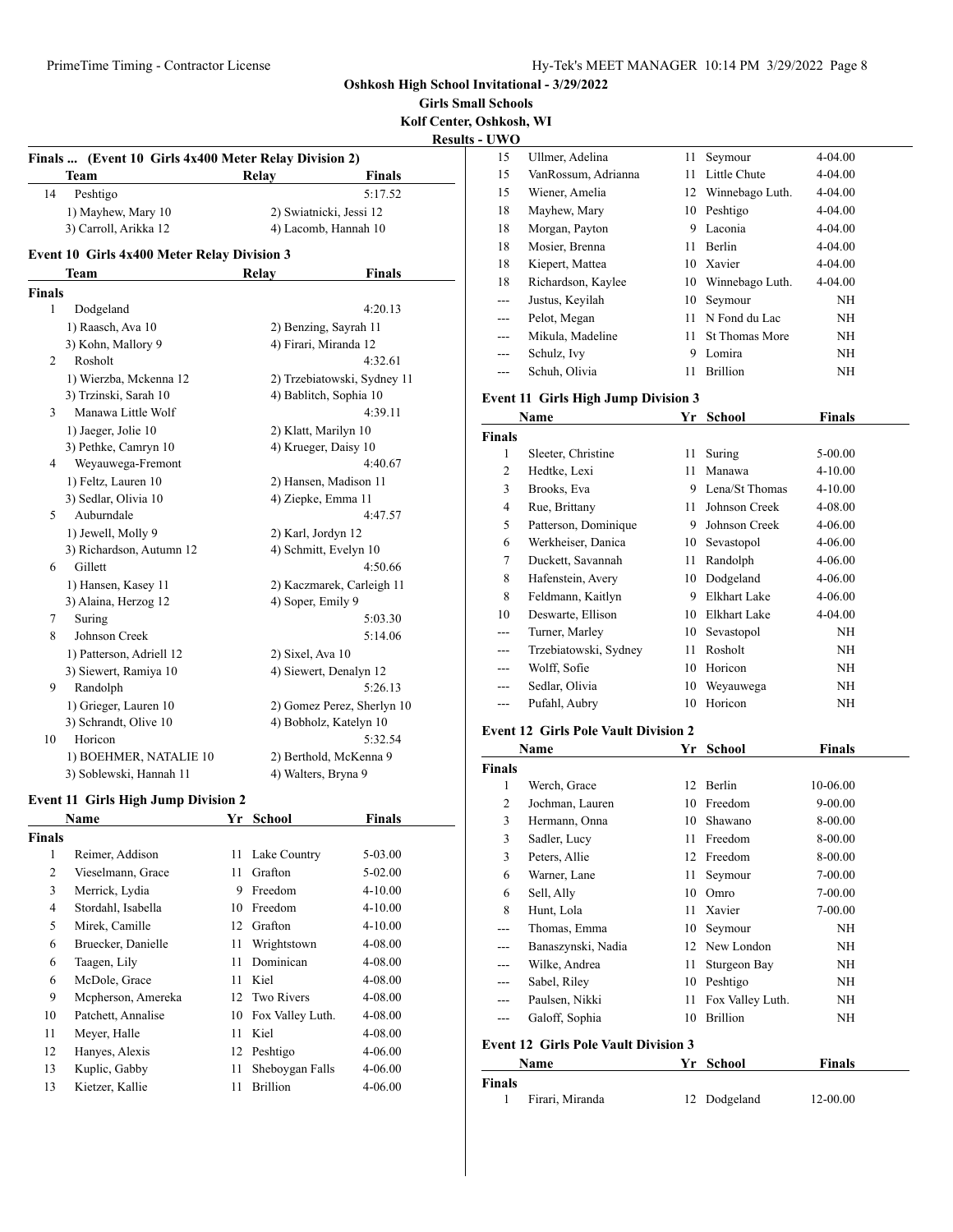**Girls Small Schools Kolf Center, Oshkosh, WI**

| <b>Results - UWO</b> |  |  |
|----------------------|--|--|
|                      |  |  |

|                |                                                |    |                           |               | $\bf R$ |
|----------------|------------------------------------------------|----|---------------------------|---------------|---------|
|                | Finals  (Event 12 Girls Pole Vault Division 3) |    |                           |               |         |
|                | Name                                           |    | Yr School                 | <b>Finals</b> |         |
| 2              | Benzing, Sayrah                                | 11 | Dodgeland                 | 8-00.00       |         |
| 3              | Kohn, Mallory                                  | 9. | Dodgeland                 | 7-06.00       |         |
| $\overline{4}$ | Sleeter, Christine                             | 11 | Suring                    | 7-00.00       |         |
| ---            | Clark, Meridith                                |    | 9 Princeton               | NΗ            |         |
| $- - -$        | Bailey, Mackenzie                              | 11 | Suring                    | ΝH            |         |
| ---            | Wegner, Tori                                   | 9  | Princeton                 | ΝH            |         |
|                | <b>Event 13 Girls Long Jump Division 2</b>     |    |                           |               |         |
|                | Name                                           | Yr | School                    | <b>Finals</b> |         |
| <b>Finals</b>  |                                                |    |                           |               |         |
| 1              | Wilmanns, Ava                                  |    | 12 Grafton                | 16-01.25      |         |
| 2              | Wegand, Maya                                   |    | 11 Little Chute           | 15-08.50      |         |
| 3              | Wenzel, Addie                                  | 9  | Brillion                  | 15-07.25      |         |
| 4              | Schott, Haley                                  |    | 12 Denmark                | 15-06.00      |         |
| 5              | Gordee, Alexa                                  |    | 11 Fox Valley Luth.       | 14-11.50      |         |
| 6              | Sternard, Hannah                               | 12 | Sturgeon Bay              | 14-11.50      |         |
| 7              | Menzel, Helina                                 | 11 | Lake Country              | 14-10.00      |         |
| 8              | Werch, Grace                                   | 12 | Berlin                    | 14-09.50      |         |
| 9              | Aprill, Jocelyn                                | 12 | Kiel                      | 14-08.00      |         |
| 10             | Grosse, Amber                                  | 12 | Madison Edgewood 14-07.50 |               |         |
| 11             | Gasser, Josie                                  | 9  | Grafton                   | 14-06.75      |         |
| 12             | Underberg, Mallory                             | 11 | Sheboygan Falls           | 14-05.50      |         |
| 13             | Kloehn, Maddie                                 |    | 12 New London             | 14-05.50      |         |
| 14             | Koehler, Samantha                              |    | 10 Chilton                | 14-03.50      |         |
| 15             | Johansen, Hannah                               | 9. | <b>St Thomas More</b>     | 14-02.75      |         |
| 16             | Bubolz, Makenna                                |    | 9 Shawano                 | 14-02.50      |         |
| 17             | Ullmer, Addison                                | 10 | Seymour                   | 14-01.75      |         |
| 18             | Young, Autumn                                  | 11 | Berlin                    | 14-01.50      |         |
| 19             | Leikip, Greta                                  | 9  | Sheboygan Falls           | 14-01.00      |         |
| 20             | Fowler, Morgan                                 |    | 9 N Fond du Lac           | 14-00.00      |         |
| 21             | Holschuh, Grace                                |    | 12 Luxemburg-Casco        | 13-11.75      |         |
| 22             | Weyenberg, Lauren                              | 9  | Freedom                   | 13-09.75      |         |
| 23             | Madigan, Tierney                               |    | 9 Laconia                 | 13-09.50      |         |
| 24             | McGee, Keona                                   |    | 10 Dominican              | 13-09.00      |         |
| 25             | Anhalt, Amber                                  |    | 10 Chilton                | 13-03.75      |         |
| 26             | Fish, Kenzie                                   | 12 | Sturgeon Bay              | 13-03.25      |         |
| 27             | Treml, Lydia                                   |    | 10 Denmark                | 13-02.25      |         |
| 28             | Cady, Maddy                                    | 12 | Two Rivers                | 13-01.25      |         |
| 29             | McDole, Grace                                  | 11 | Kiel                      | 13-01.00      |         |
| 30             | Olson, Paige                                   | 10 | Southern Door             | 13-00.50      |         |
| 31             | Cornelius, Makaiyah                            | 11 | Dominican                 | 13-00.00      |         |
| 32             | Kamyszek, Kasia                                | 10 | Two Rivers                | 12-10.50      |         |
| 33             | Jonas, Abby                                    | 12 | Two Rivers                | 12-06.75      |         |
| 34             | Gehl, Matteah                                  | 11 | Fox Valley Luth.          | 12-04.25      |         |
| 35             | Benetti, Mia                                   | 9  | St Thomas More            | 12-03.00      |         |
| 36             | Reklau, Chloe                                  | 9  | Lomira                    | 12-00.50      |         |
| 37             | Carroll-McIntyre, Eonia                        | 10 | Dominican                 | 11-11.75      |         |
| 38             | Herb, Olivia                                   | 11 | Seymour                   | 11-11.50      |         |
| 39             | VandenLangenberg, Briana                       | 11 | Seymour                   | $11 - 10.00$  |         |
| 40             | Herbrand, Makenna                              | 10 | Winnebago Luth.           | 10-09.50      |         |
| ---            | Kuusisto, Riley                                | 9  | <b>Brillion</b>           | FOUL          |         |
| ---            | Macek, Maggie                                  | 9  | Campbellspor              | <b>FOUL</b>   |         |
| ---            | Arndt, Aylah                                   | 9  | N Fond du Lac             | <b>FOUL</b>   |         |
|                |                                                |    |                           |               |         |

| - UWO         |                                              |     |                           |               |
|---------------|----------------------------------------------|-----|---------------------------|---------------|
|               | Betty, Daniels                               |     | 10 Lomira                 | FOUL          |
| ---           | Bloodsaw, Claudia                            | 10  | Madison Edgewood          | FOUL          |
| $---$         | Richmond, Felicity                           |     | 10 Omro                   | FOUL          |
| ---           | Margelofsky, Alexis                          |     | 12 Lomira                 | FOUL          |
| ---           | Batzler, Anna                                |     | 9 Campbellspor            | FOUL.         |
|               | <b>Event 13 Girls Long Jump Division 3</b>   |     |                           |               |
|               | Name                                         |     | Yr School                 | <b>Finals</b> |
| <b>Finals</b> |                                              |     |                           |               |
| 1             | Firari, Miranda                              | 12  | Dodgeland                 | 16-01.50      |
| 2             | Hedtke, Lexi                                 | 11. | Manawa                    | 14-02.25      |
| 3             | Trzinski, Sarah                              |     | 10 Rosholt                | 14-00.00      |
| 4             | Havlik, Mackenzie                            |     | 12 Lourdes                | 14-00.00      |
| 5             | Siewert, Denalyn                             |     | 12 Johnson Creek          | 13-07.50      |
| 6             | Hakes, Lily                                  |     | 11 Suring                 | 13-05.75      |
| 7             | Schultz, Alexis                              | 11  | Dodgeland                 | 13-01.50      |
| 8             | Stone, Maiya                                 |     | 10 Rio                    | 13-01.00      |
| 9             | Clumpner, Joslynn                            |     | 9 Weyauwega               | 12-07.25      |
| 10            | Miller, Payton                               |     | 9 Lourdes                 | 12-07.00      |
| 11            | Kebschull, Antoinette                        |     | 11 Elkhart Lake           | 12-03.25      |
| 12            | <b>BOEHMER, NATALIE</b>                      |     | 10 Horicon                | 12-03.00      |
| 13            | Jachthuber, Adelaide                         |     | 11 Princeton              | 12-00.25      |
| 14            | Fabisiak, Shea                               |     | 10 Auburndale             | 11-11.50      |
| 15            | Gove, Ava                                    |     | 10 Randolph               | 11-11.25      |
| 16            | Sanchez, Julisa                              | 10  | Johnson Creek             | 11-08.00      |
| 17            | Soper, Emily                                 |     | 9 Gillett                 | 11-06.00      |
| 18            | Vandervest, Juilia                           |     | 12 Algoma                 | 11-05.50      |
| 19            | Schrandt, Olive                              |     | 10 Randolph               | 11-04.00      |
| $---$         | Wilke, Ruth                                  | 9   | Sevastopol                | FOUL          |
|               | Braaksma, Isabella                           |     | 10 Randolph               | <b>FOUL</b>   |
|               | Schmitt, Evelyn                              |     | 10 Auburndale             | FOUL          |
|               | Soblewski, Hannah                            |     | 11 Horicon                | FOUL          |
| ---           | Nelsen, Genevieve                            | 9   | Auburndale                | <b>FOUL</b>   |
| ---           | Roloff, Zheta                                |     | 10 Horicon                | <b>FOUL</b>   |
|               | <b>Event 14 Girls Triple Jump Division 2</b> |     |                           |               |
|               | Name                                         |     | Yr School                 | Finals        |
| Finals        |                                              |     |                           |               |
| 1             | Hacker, Bre                                  |     | 12 New London             | 32-10.00      |
| 2             | Recob, Tessa                                 | 11  | Wrightstown               | 32-06.50      |
| 3             | Lockett, Kaelyn                              | 10  | Dominican                 | 32-05.00      |
| 4             | Cornelius, Makari                            | 11  | Dominican                 | 32-05.00      |
| 5             | Manuel, Natalie                              | 10  | Grafton                   | 32-04.50      |
| 6             | Ternus, Brookelle                            | 12  | Madison Edgewood 31-09.00 |               |
| 7             | Sternard, Hannah                             | 12  | Sturgeon Bay              | 31-05.25      |
| 8             | Bartels, Sydney                              | 11  | Freedom                   | 31-02.50      |
| 9             | Isabell, Erin                                | 12  | <b>St Thomas More</b>     | 31-00.50      |
| 10            | McDole, Grace                                |     | 11 Kiel                   | 30-10.50      |

 Poehlman, Esther 10 Fox Valley Luth. 30-09.50 Hermann, Onna 10 Shawano 30-07.50 Holschuh, Grace 12 Luxemburg-Casco 30-03.25 Kemnitz, Adelyn 10 Winnebago Luth. 30-01.50 Olson, Paige 10 Southern Door 29-10.00 Fromm, Coryn 10 Kiel 29-08.75 Budde, Alex 10 Berlin 29-07.50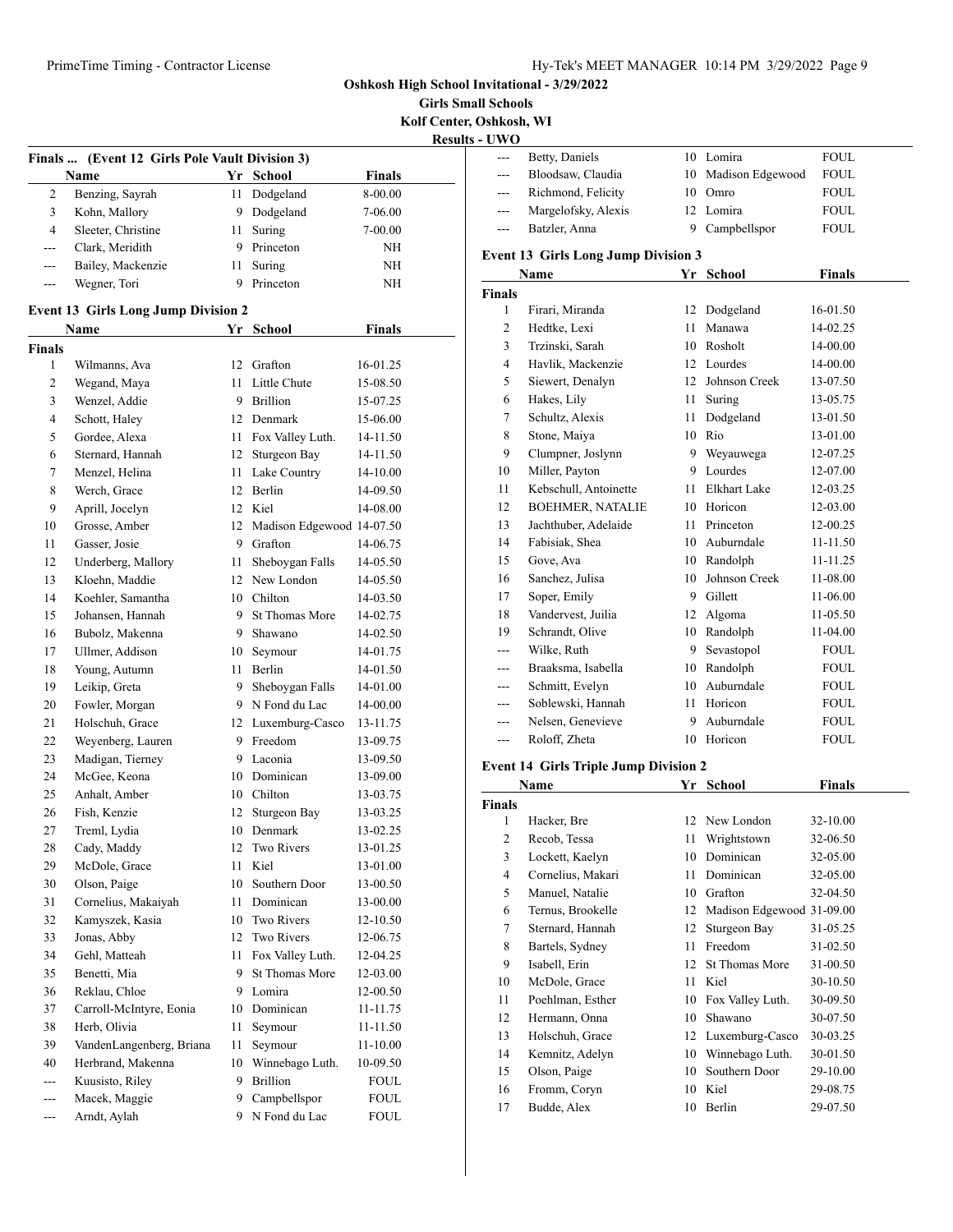**Oshkosh High School Invitational - 3/29/2022**

**Girls Small Schools Kolf Center, Oshkosh, WI**

**Results - UWO**

|     | Finals  (Event 14 Girls Triple Jump Division 2) |    |                  |               |  |  |  |
|-----|-------------------------------------------------|----|------------------|---------------|--|--|--|
|     | Name                                            | Yr | School           | <b>Finals</b> |  |  |  |
| 18  | Leighton, Ashley                                | 11 | Sheboygan Falls  | 29-07.00      |  |  |  |
| 19  | Gibson, Abby                                    | 9  | Grafton          | 29-07.00      |  |  |  |
| 20  | Warner, Lane                                    | 11 | Seymour          | 29-01.00      |  |  |  |
| 21  | James, Zoe                                      | 10 | Lomira           | 28-06.50      |  |  |  |
| 22  | Nytes, Abby                                     | 11 | Sheboygan Falls  | 28-05.50      |  |  |  |
| 23  | Ewart, Julia                                    | 10 | Fox Valley Luth. | 28-03.50      |  |  |  |
| 24  | Kamyszek, Kasia                                 | 10 | Two Rivers       | 28-01.00      |  |  |  |
| 25  | Archambault, Alaina                             | 9  | Peshtigo         | 27-05.50      |  |  |  |
| 26  | Weigand, Jenna                                  | 10 | Winnebago Luth.  | 26-11.00      |  |  |  |
| 27  | Arndt, Aylah                                    | 9  | N Fond du Lac    | 25-02.50      |  |  |  |
| --- | Smith, Ellierose                                | 11 | Madison Edgewood | <b>FOUL</b>   |  |  |  |
| --- | Kohn, Kieara                                    | 9  | Campbellspor     | <b>FOUL</b>   |  |  |  |
|     | Guilette, Desirae                               | 12 | Southern Door    | <b>FOUL</b>   |  |  |  |

## **Event 14 Girls Triple Jump Division 3**

| $E$ , ent 1 i $\sigma$ on is 11 ipic vanily Division $\sigma$ |                     |    |                |             |  |  |
|---------------------------------------------------------------|---------------------|----|----------------|-------------|--|--|
|                                                               | Name                | Yr | School         | Finals      |  |  |
| Finals                                                        |                     |    |                |             |  |  |
| 1                                                             | McNurlen, Natalie   | 11 | Lena/St Thomas | 32-09.00    |  |  |
| 2                                                             | Hedtke, Lexi        | 11 | Manawa         | 32-07.00    |  |  |
| 3                                                             | Mattson, Morgan     | 12 | Algoma         | 31-03.00    |  |  |
| $\overline{4}$                                                | Vander Galien, Leah | 10 | Randolph       | 30-03.50    |  |  |
| 5                                                             | Hakes, Lily         | 11 | Suring         | 29-07.50    |  |  |
| 6                                                             | Fietzer, Amber      | 12 | Manawa         | 29-02.50    |  |  |
| 7                                                             | Carpenter, Emma     | 10 | Dodgeland      | 28-09.00    |  |  |
| 8                                                             | Wegner, Tori        | 9  | Princeton      | 27-11.00    |  |  |
| 9                                                             | Fradrich, Alex      | 10 | Manawa         | 27-08.00    |  |  |
| 10                                                            | Fischer, Kali       | 9  | Lena/St Thomas | 27-04.50    |  |  |
| 11                                                            | Gerndt, Georgia     | 10 | Suring         | 26-11.00    |  |  |
| 12                                                            | Simpson, Grace      | 9  | Gillett        | 26-08.50    |  |  |
| 13                                                            | Siewert, Ramiya     | 10 | Johnson Creek  | 26-08.50    |  |  |
| 14                                                            | Woodke, Ava         | 11 | Gillett        | 26-06.00    |  |  |
| ---                                                           | Walters, Bryna      | 9  | Horicon        | <b>FOUL</b> |  |  |
| ---                                                           | Moore, Natalie      | 9  | Weyauwega      | <b>FOUL</b> |  |  |
|                                                               | Pelland, Hope       | 11 | Princeton      | <b>FOUL</b> |  |  |

#### **Event 15 Girls Shot Put Division 2**

| Name          |                   | Yr | School            | Finals       |
|---------------|-------------------|----|-------------------|--------------|
| <b>Finals</b> |                   |    |                   |              |
| 1             | Koenings, Aubree  | 11 | Campbellspor      | 38-05.00     |
| 2             | Thiry, Taylor     | 12 | Luxemburg-Casco   | 37-09.00     |
| 3             | Nolte, Elise      | 12 | Fox Valley Luth.  | 36-06.00     |
| 4             | Manz, Brooklyn    | 11 | Kiel              | 36-04.00     |
| 5             | Lueck, Violet     | 12 | Berlin            | 36-01.00     |
| 6             | Alexander, Megan  | 12 | Freedom           | 33-11.00     |
| 7             | Zimney, Alexa     | 11 | <b>Two Rivers</b> | 32-05.00     |
| 8             | Powers, Christina | 10 | Peshtigo          | $31 - 04.00$ |
| 9             | Kemnitz, Peyton   | 12 | Winnebago Luth.   | 30-09.00     |
| 10            | Robinson, Kristin | 12 | Seymour           | 30-06.50     |
| 11            | Mursch, Bryanna   | 11 | Grafton           | 30-06.00     |
| 12            | Korth, Lora       | 12 | New London        | $30 - 02.00$ |
| 13            | Mott, Olivia      | 11 | <b>Two Rivers</b> | 30-01.00     |
| 14            | Fritsch, Emma     | 9  | Little Chute      | 29-08.50     |
| 15            | Nilson, Emma      | 10 | Fox Valley Luth.  | 29-01.50     |

| 16 | Lombardo, Brooke        | 12 | Sheboygan Falls       | 28-10.50 |
|----|-------------------------|----|-----------------------|----------|
| 17 | Wind, Madelyn           | 11 | <b>Sturgeon Bay</b>   | 28-07.00 |
| 18 | Dorsey, Nadia           | 10 | Little Chute          | 27-09.00 |
| 19 | Vandenhouten, Ella      | 11 | Chilton               | 27-07.00 |
| 20 | Lamack, Olivia          | 12 | Denmark               | 27-06.00 |
| 21 | Johnson, Kylie          | 11 | New London            | 27-05.00 |
| 22 | Berghuis, Hannah        | 12 | <b>Brillion</b>       | 27-03.00 |
| 23 | Davey, Alivia           | 10 | Berlin                | 27-02.00 |
| 24 | Slonecker, Sammi        | 11 | Laconia               | 27-00.00 |
| 25 | Nowak, Danica           | 11 | Denmark               | 26-08.00 |
| 26 | Krueger, Maddie         | 10 | Shawano               | 26-07.00 |
| 27 | Schuh, Mackenzie        | 11 | <b>Brillion</b>       | 26-04.00 |
| 28 | LeCloux, Molly          | 12 | Sturgeon Bay          | 25-06.00 |
| 29 | Brown, Chloee           | 10 | Winnebago Luth.       | 25-04.00 |
| 30 | Vanthiel, Mary          | 12 | <b>Brillion</b>       | 25-03.50 |
| 31 | Haessler, Emilie        | 9  | Little Chute          | 24-07.00 |
| 32 | Schopbach, Kayla        | 12 | Grafton               | 24-06.50 |
| 33 | Patzner, Magdalen       | 11 | Xavier                | 24-04.00 |
| 34 | Oakley, Mckella         | 12 | Chilton               | 24-03.00 |
| 35 | Priesgen, Carlie        | 9  | Lomira                | 24-02.00 |
| 36 | Ray, Marrissa           | 9  | Chilton               | 23-11.00 |
| 37 | Teetzen, Jessica        | 11 | Sheboygan Falls       | 23-09.00 |
| 38 | Poole, Gracie           | 11 | Clintonville          | 23-06.00 |
| 39 | Tilleman, Faith         | 10 | N Fond du Lac         | 23-05.00 |
| 40 | Rohrbach, Paige         | 11 | <b>St Thomas More</b> | 23-01.50 |
| 41 | Bongart, MarinaRose     | 11 | Omro                  | 22-04.00 |
| 42 | Lampe, Hadley           | 9  | Omro                  | 20-10.25 |
| 43 | Landowski, Breanna      | 9  | Lomira                | 20-08.00 |
| 44 | Waddle, Katie           | 9  | Campbellspor          | 20-03.50 |
| 45 | Strebel, Kendra         | 9  | Shawano               | 20-01.00 |
| 46 | Durski, Sarah           | 12 | <b>St Thomas More</b> | 20-00.00 |
| 47 | Koyen, Makenna          | 9  | Omro                  | 19-11.00 |
| 48 | Raygo, Madi             | 9  | Peshtigo              | 19-09.00 |
| 49 | Schommer, Rose          | 10 | Sturgeon Bay          | 18-05.00 |
| 50 | Piechota, Hannah        | 11 | Peshtigo              | 17-11.00 |
| 51 | Hohman, Emma            | 10 | Seymour               | 17-09.00 |
| 52 | Carroll-McIntyre, Eonia | 10 | Dominican             | 15-04.00 |

#### **Event 15 Girls Shot Put Division 3 Name Yang Shot Put Division 3**<br>**Mame Wr. School Finals**

|               | Name                 | Y r | School        | Finals   |  |
|---------------|----------------------|-----|---------------|----------|--|
| <b>Finals</b> |                      |     |               |          |  |
| 1             | Kirchman, Emily      | 11  | Algoma        | 35-10.00 |  |
| 2             | Toney, Lexie         | 12  | Weyauwega     | 34-00.00 |  |
| 3             | Bader, Adrianne      | 12  | Dodgeland     | 32-02.00 |  |
| 4             | Skortz, Payton       | 10  | Rosholt       | 31-09.00 |  |
| 5             | Shields, Fiona       | 10  | Elkhart Lake  | 30-03.00 |  |
| 6             | Oleck, Graceann      | 11  | Elkhart Lake  | 29-00.00 |  |
| 7             | Brauner, Brookyn     | 12  | Sevastopol    | 28-08.00 |  |
| 8             | Guenterberg, Miranda | 11  | Horicon       | 28-07.00 |  |
| 9             | Reed, Macie          | 11  | Suring        | 28-06.00 |  |
| 10            | Lorbeckie, Lily      | 11  | Rosholt       | 28-00.00 |  |
| 11            | Sixel, Ava           | 10  | Johnson Creek | 27-08.00 |  |
| 12            | Gerdmann, Faith      | 10  | Algoma        | 27-06.50 |  |
| 13            | Staveness, Kayla     | 12  | Rio           | 27-00.00 |  |
| 14            | Billington, Jaydlynn | 11  | Weyauwega     | 26-06.00 |  |